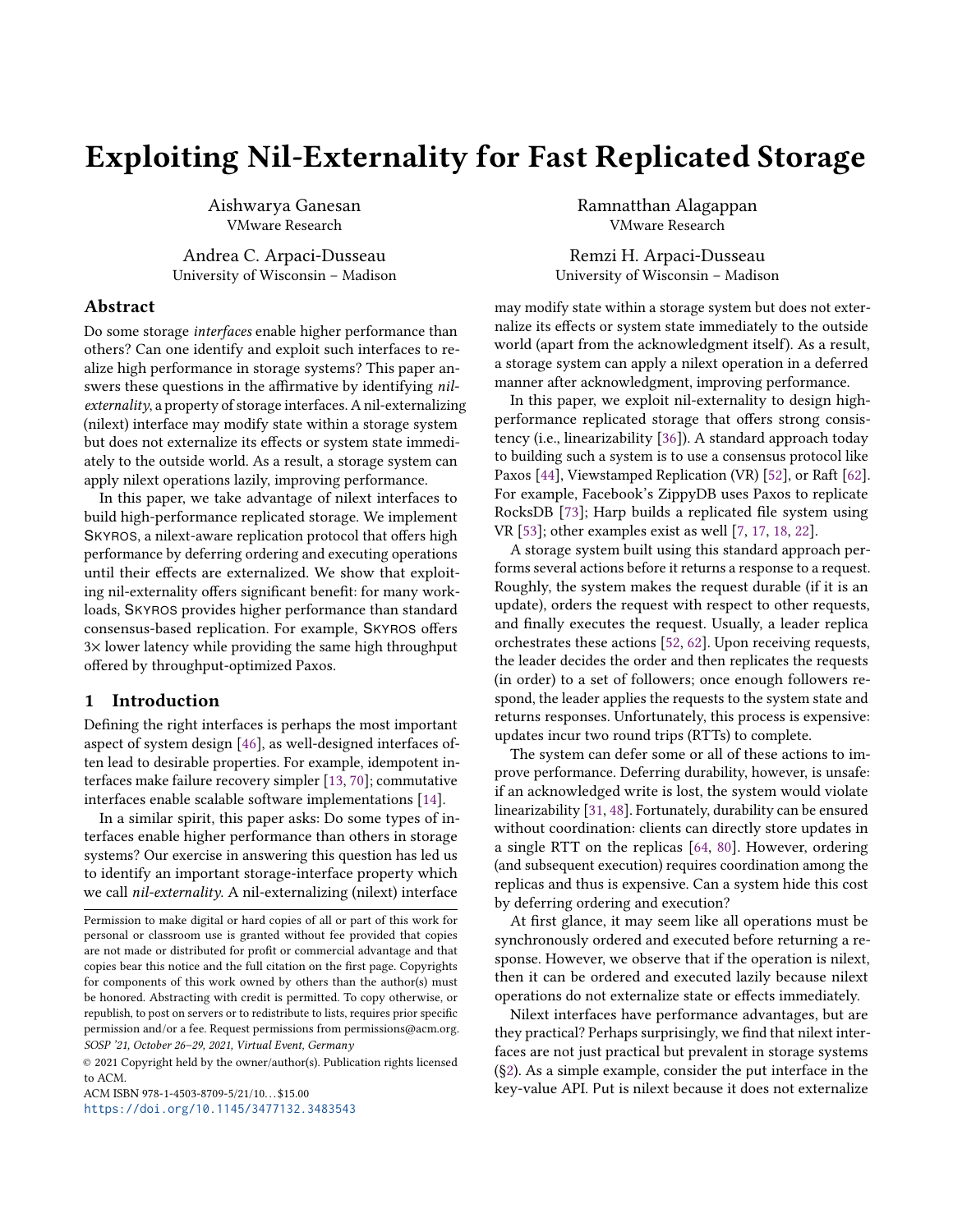the state of the key-value store: it does not return an execution result or an execution error (for instance, by checking if the key already exists). In fact, popular key-value stores such as RocksDB [\[29\]](#page-14-7), LevelDB [\[33\]](#page-14-8), and others built atop write-optimized structures (like LSMs [\[63\]](#page-15-9) and  $B^{\epsilon}$ -trees [\[8\]](#page-14-9)) transform all updates into nilext writes by design; querying a write-optimized structure before every update can be very expensive [\[6\]](#page-14-10). Thus, in these systems, even updates that read prior state and modify data are nilext (in addition to blind writes that simply overwrite data).

Nilext-aware replication is a new approach to replication that takes advantage of nil-externality of storage interfaces ([§3\)](#page-2-1). The key idea behind this approach is to defer ordering and executing operations until their effects are externalized. Because nilext updates do not externalize state, they are made durable immediately, but expensive ordering and execution are deferred, improving performance. The effects of nilext operations, however, can be externalized by later non-nilext operations (e.g., a read to a piece of state modified by a nilext update). Thus, nilext operations must still be applied in the same (real-time) order across replicas for consistency. This required ordering is established in the background and enforced before the modified state is externalized. While nilext interfaces lead to high performance, it is, of course, impractical to make all interfaces nilext: applications do need state-externalizing updates (e.g., increment and return the latest value, or return an error if key is not present). Such non-nilext updates are immediately ordered and executed for correctness.

Nilext-aware replication delivers high performance in practice. First, while applications do require non-nilext updates, such updates are less frequent than nilext updates. For instance, nilext set is the most popular kind of update in Memcached [\[1\]](#page-14-11). Similarly, put, delete, and merge (readmodify-writes that do not return results), which are all nilext, are the dominant type of updates in ZippyDB [\[11\]](#page-14-12). We find similar evidence in production traces from IBM [\[24\]](#page-14-13) and Twitter [\[79\]](#page-16-2). Further, while reads do externalize state, not every read triggers synchronous ordering. In many workloads, updates to an object can be ordered and executed in the background before applications read the object. Our analyses of production traces from IBM COS [\[24\]](#page-14-13) reveal that this is indeed the case ([§3.3\)](#page-3-0).

Nilext-aware replication draws inspiration from the general idea of deferring work until needed similar to lazy evaluation in functional languages [\[37\]](#page-15-10), externally synchronous file I/O [\[60\]](#page-15-11), and previous work in databases [\[30,](#page-14-14) [68\]](#page-15-12). Here, we apply this general idea to hide the cost of ordering and execution in replicated storage. Prior approaches like speculative execution [\[41,](#page-15-13) [42,](#page-15-14) [67\]](#page-15-15) reduce ordering cost by eagerly executing and then verifying that the order matches before notifying end applications. Nilext-aware replication, in contrast, realizes that some operations can be lazily ordered and executed after notifying end applications of completion.

We build SKYROS, a new protocol that adapts state machine replication [\[71\]](#page-16-3) to take advantage of nilext interfaces ([§4\)](#page-5-0). The main challenge in our design is to ensure linearizability (especially during view changes) while maintaining high performance. To this end, SKYROS applies many techniques. SKYROS first uses supermajority quorums and a new durability-log design to complete nilext writes in one RTT. Second, SKYROS implements an ordering-andexecution check to serve reads in one RTT. Finally, SKYROS employs a DAG-based order-resolution technique to reconstruct the linearizable order during view changes.

While SKYROS defers ordering, Generalized Paxos [\[45\]](#page-15-16), Curp [\[64\]](#page-15-8), and other protocols [\[58,](#page-15-17) [65\]](#page-15-18) realize that ordering is in fact not needed when operations commute. However, these protocols incur overhead when writes conflict and when interface operations do not commute. For instance, when multiple writers append records to a file (a popular workload in GFS [\[32\]](#page-14-15)), these protocols incur high overhead (2 or 3 RTTs in Curp). In contrast, SKYROS can defer ordering such operations because they are nilext. More importantly, nil-externality is compatible with commutativity: a nilextaware protocol can also exploit commutativity to quickly commit non-nilext updates. We build SKYROS-COMM, a variant of SKYROS to demonstrate this compatibility.

Our experiments  $(S_5)$  show that SKYROS offers  $3\times$  higher throughput than Paxos (without batching) for a nilext-only workload. While batching improves Paxos' throughput, at peak throughput, SKYROS offers 3.1× lower latency. We run extensive microbenchmarks, varying request ratios, distributions, and read-latest fractions. SKYROS outperforms Paxos (with batching) in most cases; even when pushed to extremes (e.g., all non-nilext writes), SKYROS performs as well as Paxos. Under write-heavy YCSB workloads, SKYROS is 1.4× to 2.3× faster. For read-heavy workloads, while throughput gains are marginal, SKYROS reduces p99 latency by 70%. We also use SKYROS to replicate RocksDB with high performance. Finally, we compare SKYROS to Curp [\[64\]](#page-15-8), a recent commutative protocol. Curp performs well (like SKYROS) when operations commute. However, when operations do not commute but are nilext, SKYROS offers advantages: SKYROS provides 2× better throughput for file record appends and 2.7× lower p99 latency in a key-value store. SKYROS-COMM combines the best of both worlds: it quickly completes nilext operations and exploits commutativity to speedup non-nilext operations.

This paper makes four contributions.

- We first identify nil-externality, a property of storage interfaces, and show its prevalence.
- We show how one can exploit this property to improve the performance of strongly consistent storage systems.
- Third, we present the design and implementation of SKYROS, a nilext-aware replication protocol.
- Finally, we demonstrate the performance benefits of SKYROS through rigorous experiments.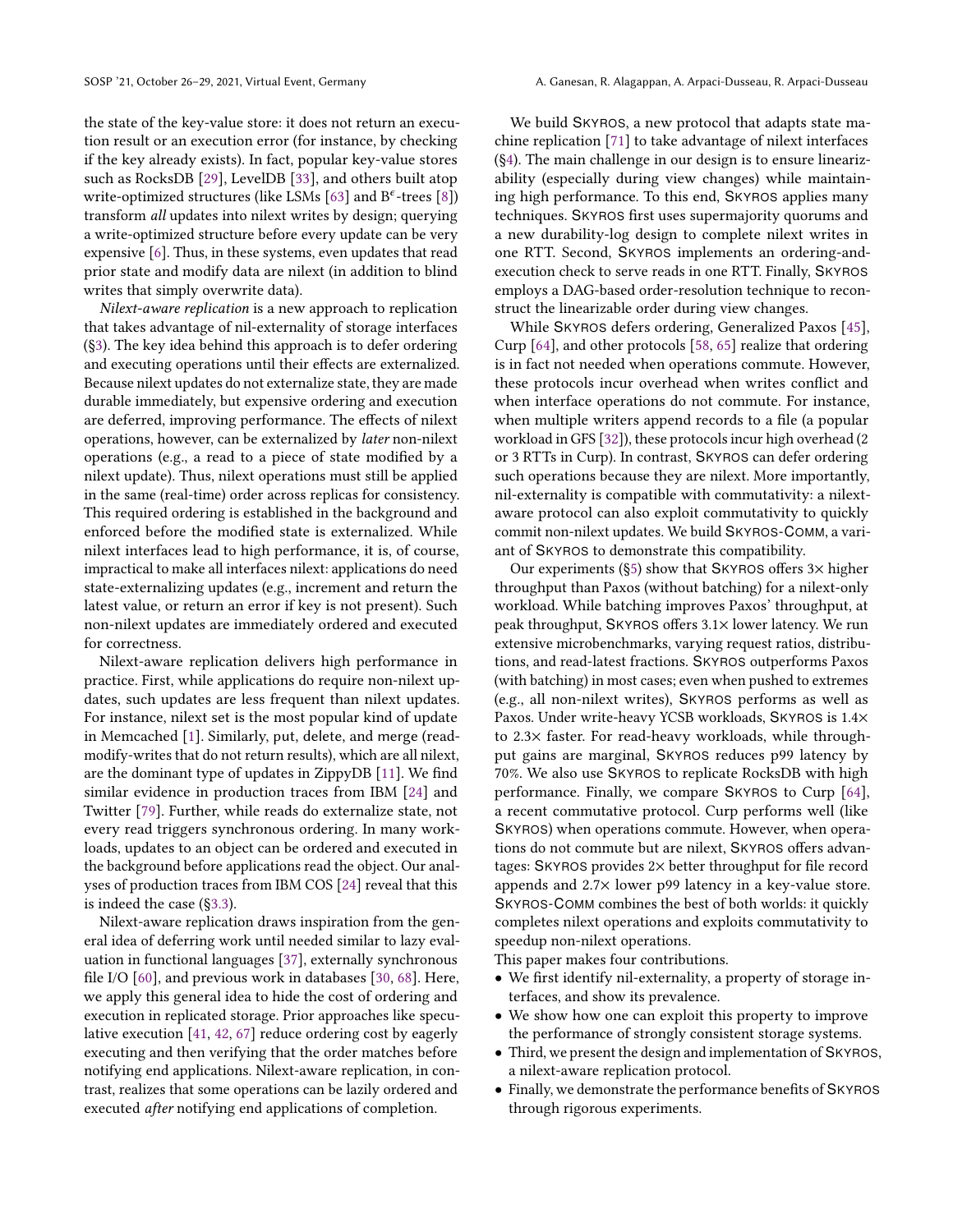# <span id="page-2-0"></span>2 Nil-Externalizing Interfaces

We first define nil-externality and describe its attributes. We next analyze which interfaces are nilext in three example storage systems; then, we discuss opportunities to improve performance by exploiting nilext interfaces in general.

#### 2.1 Nil-externality

We define an interface to be nil-externalizing if it does not externalize storage-system state: it does not return an execution result or an execution error, although it might return an acknowledgment. A nilext interface can modify state in any way (blindly set, or read and modify). The state modified by a nilext operation can be externalized at a later point by another non-nilext operation (e.g., a read). Note that although nilext operations do not return an execution error, they may return a validation error. Validation errors (e.g., a malformed request) do not externalize state and can be detected without executing the operation. Thus, an operation that returns only validation errors (but not execution errors) is nilext.

Determining whether or not an operation is nilext is simple in most cases. Nil-externality is an interface-level property: it suffices to look at the interface (specifically, the return value and the possible execution errors) to say if an operation is nilext. Nil-externality is a static property: it is independent of the system state or the arguments of an operation; one can therefore determine if an operation is nilext without having to reason about all possible system states and arguments.

## 2.2 Nil-externality in Storage Systems

We now analyze which interfaces are nilext in three storage systems that expose a key-value API (see Table [1\)](#page-2-2). We pick these systems as candidates given their widespread use [\[11,](#page-14-12) [27,](#page-14-16) [55,](#page-15-19) [61\]](#page-15-20); exploiting nilext interfaces in these systems to improve performance can benefit many deployments.

RocksDB and LevelDB are LSM-based [\[63\]](#page-15-9) key-value stores. Put in these systems is a nilext interface: it does not return an execution result or an error by checking record-existence. Similarly, write (multi-put) is also nilext. Delete is nilext because it does not return an error if the key is not present; it simply inserts a tombstone for the key. Surprisingly, even read-modify-writes (RMW) are nilext. RocksDB supports RMW via the merge operator [\[28\]](#page-14-17), which is implemented as an upsert [\[6\]](#page-14-10). An upsert encodes a modification by specifying a key  $k$  and a function  $F$  that transforms the value of  $k$ . In RocksDB and other stores [\[15,](#page-14-18) [33\]](#page-14-8) built upon writeoptimized structures (LSMs and  $B^{\epsilon}$ -trees), reading the value of a key before updating it is expensive [\[6,](#page-14-10) [11,](#page-14-12) [28\]](#page-14-17). Thus, an upsert is not immediately applied, but the function and the key are simply recorded. Since an upsert is not applied immediately, it does not return an execution result or an execution error and thus merge is nilext. In fact, all modifications in write-optimized stores are a form of upserts that avoid querying before updates [\[6\]](#page-14-10), and thus are all nilext; for instance, the tombstone inserted upon a delete is an upsert. Finally, get externalizes system state and so is not nilext.

<span id="page-2-2"></span>

| System    | Update        |                                      | Read          |
|-----------|---------------|--------------------------------------|---------------|
|           | <b>Nilext</b> | Non-nilext                           |               |
| RocksDB   | put, write,   |                                      | get, multiget |
|           | delete, merge |                                      |               |
| LevelDB   | put, write,   |                                      | get, multiget |
|           | delete        |                                      |               |
| Memcached | set           | $add^e, delete^e, cas^r, replace^e,$ | get, gets     |
|           |               | appende, decr'', incr'', prepende    |               |

Table 1. Nil-externality in Storage Systems. The table shows which operations are nilext in popular key-value systems. I<sup>e</sup> denotes that update interface I is non-nilext because it returns an execution error (e.g., key not found);  $I<sup>r</sup>$  denotes a non-nilext update that returns an execution result.

In Memcached, set is nilext because it does not return an execution result or an error; all other update interfaces are non-nilext. However, as we soon show ([§3.3\)](#page-3-0), these nonnilext updates are used only rarely compared to nilext set.

Nilext updates can be completed faster than non-nilext ones because their ordering and execution can be deferred. Thus, operations such as put and set in the above systems can be completed quickly, improving performance. What such opportunities exist across storage systems in general? A typical storage system supports three kinds of operations: reads, writes, and RMWs [\[10,](#page-14-19) [76\]](#page-16-4). While reads are non-nilext, writes and RMWs can be further classified based on whether or not they externalize state. Thus, some writes are nilext (e.g., RocksDB put), while others are not (e.g., Memcached add); similarly, some RMWs are nilext (e.g., RocksDB merge), while some are not (e.g., Memcached incr). A system can lazily apply all such nilext updates to improve performance.

Note that while nilext operations do not return errors as part of their contract, a system that lazily applies nilext writes may encounter errors (e.g., due to insufficient disk space or a bad block) at a later point. A storage system that eagerly applies updates can detect such errors early on. Fortunately, this difference is not an obstacle to realizing the benefits of nilext interfaces in practice as we discuss later ([§4.8\)](#page-8-0).

Given the benefits of nilext interfaces, it is worthwhile to make small changes to a non-nilext interface's semantics to make it nilext when possible. For instance, a Btree-based store may return an error upon an update to a nonexistent key; changing the semantics to not return such an error can enable a system to replicate updates quickly. Such semantic changes have been practical and useful in the past: MySQL-TokuDB supports SQL updates that do not return the number of records affected to exploit TokuDB's fast upserts [\[66\]](#page-15-21).

# <span id="page-2-1"></span>3 Nilext-aware Replication

We now describe how a replicated storage system can exploit nil-externality to improve performance. To do so, we first give background on consensus, a standard substrate upon which strongly consistent storage is built. We then describe the nilext-aware replication approach and show that its highperformance cases are common in practice. We finally discuss how this new approach compares to existing approaches.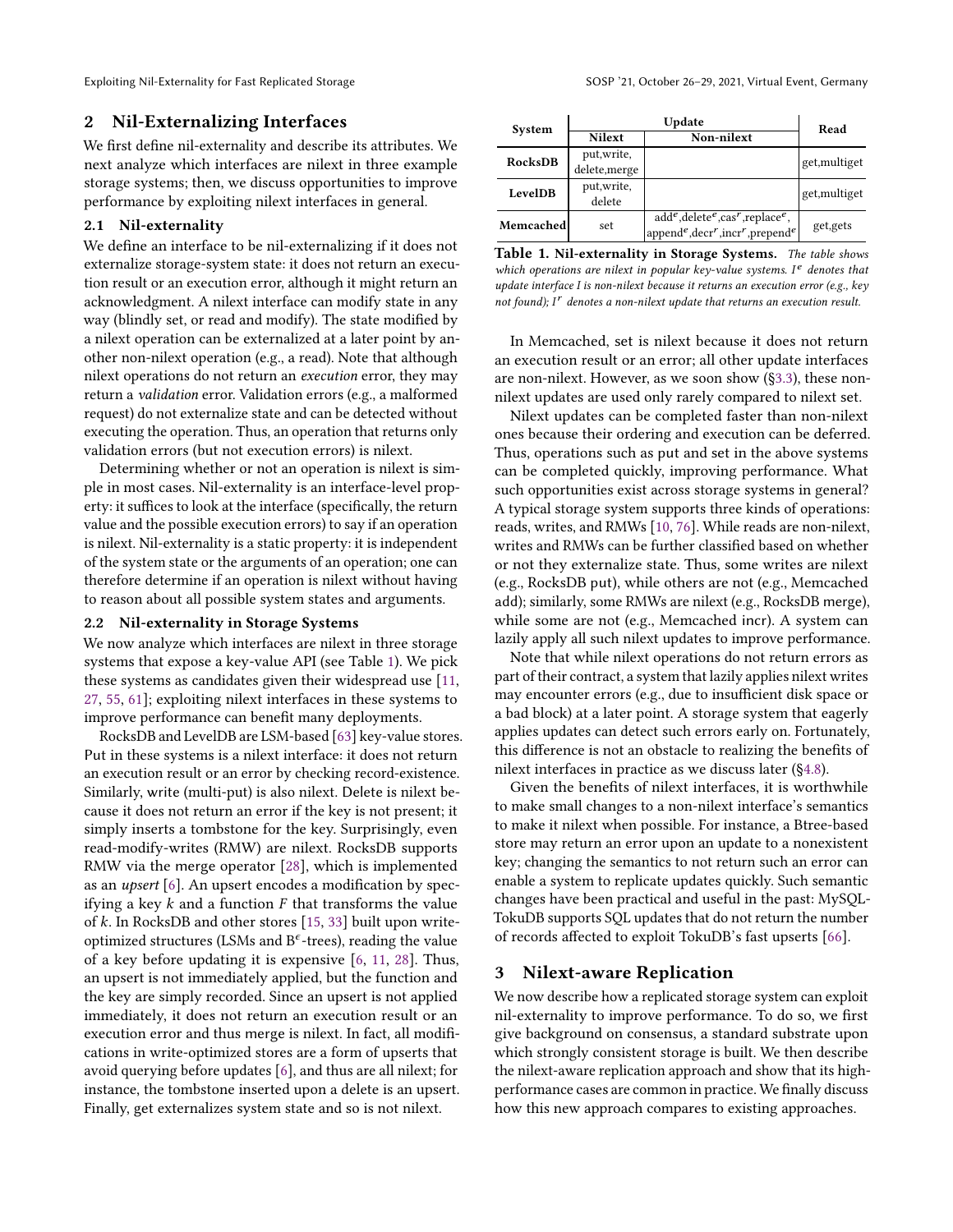<span id="page-3-1"></span>

Figure 1. Request Processing in Consensus. The figure shows how writes and reads are processed in systems built atop consensus protocols.

#### 3.1 Consensus-based Replication Background

Consensus protocols (e.g., Paxos, VR) ensure that replicas execute operations in the same order. Clients submit operations to the leader which then ensures that replicas agree on a consistent ordering of operations before executing them.

Figure [1](#page-3-1) shows how requests are processed in the failurefree case. Upon an update, the leader assigns an index, adds the request to its log, and sends a prepare to the followers. The followers add the request to their logs and respond with a prepare-ok. Once the leader receives prepare-ok from enough followers, it applies the update and returns the result to the client. Reads are usually served by the leader locally; the leader is guaranteed to have seen all updates and so can serve the latest data, preserving linearizability. Stale reads on a deposed leader can be prevented using leases [\[52\]](#page-15-4).

Latency is determined by the message delays in the protocol: updates take two RTTs and reads one RTT. Throughput is determined by the number of messages processed by the leader [\[21\]](#page-14-20). Practical systems [\[3\]](#page-14-21) batch requests to reduce the load on the leader. While batching improves throughput, it increases latency, a critical concern for applications [\[67,](#page-15-15) [69\]](#page-15-22).

#### 3.2 Exploiting Nil-externality for Fast Replication

Using an off-the-shelf consensus protocol to build replicated storage leads to inefficiencies because this approach is oblivious to the properties of the storage interface. In particular, it is oblivious to nil-externality: all updates are immediately ordered and executed. Our hypothesis is that a replication protocol can deliver higher performance if it is cognizant of the underlying storage interface. Specifically, if a protocol is aware of nil-externality, it can delay ordering and execution, improving performance. We now provide an overview of such a protocol. We describe the detailed design soon ([§4\)](#page-5-0).

A nilext-aware protocol defers ordering and execution of operations until their effects are externalized. Figure [2](#page-3-2) shows how such a protocol handles different operations. First, nilext writes are made durable immediately, but their ordering and execution are deferred. Clients send nilext writes to all replicas. Clients wait for enough replies including one from the leader before they consider the request to be completed. Nilext writes thus complete in one RTT. At this point, the operation is durable and considered complete; clients can make progress without waiting for the operation to be ordered and executed. We say that an operation is finalized when it is assigned an index and applied to the storage system.

State modified by nilext updates can be externalized later by other non-nilext operations (e.g., reads). Therefore, the

<span id="page-3-2"></span>

Figure 2. Nilext-aware Replication. The figure shows how a nilextaware replication protocol handles different operations.

protocol must ensure that replicas apply the updates in the same order and it has to do so before the modifications are externalized. Thus, upon receiving a read, the leader checks if there are any unfinalized updates that this read depends upon. If no, it quickly serves the read. Conversely, if there are unfinalized updates, the leader synchronously establishes the order and waits for enough followers to accept the order; the leader then applies the pending updates and serves the read. In practice, most reads can be served without triggering synchronous ordering and execution because the leader keeps finalizing updates in the background; thus, in most cases, updates are finalized already by the time a read arrives.

Finally, the protocol does not defer ordering and executing non-nilext updates. Clients submit non-nilext requests to the leader which finalizes the request by synchronously ordering and executing it (and the previously completed requests).

A nilext-aware protocol can complete nilext updates in one RTT; non-nilext updates take two RTTs. A read can be served in one RTT if prior nilext updates that the read depends upon are applied before the read arrives. Thus, exploiting nilexternality offers benefit if a significant fraction of updates is nilext and reads do not immediately follow them. We next show that these conditions are prevalent in practice.

## <span id="page-3-0"></span>3.3 Fast Case is the Common Case

We first analyze the prevalence of nilext updates. First, we note that in some systems, almost all updates are nilext (e.g., write-optimized key-value stores as shown in Table [1\)](#page-2-2). Some systems like Memcached have many non-nilext interfaces. However, how frequently do applications use them? To answer this question, we examine production traces [\[75,](#page-16-5) [79\]](#page-16-2) from Twemcache, a Memcached clone at Twitter [\[74\]](#page-16-6). The traces contain ~200 billion requests across 54 clusters. Twemcache supports 9 types of updates (similar to Memcached as shown in Table [1\)](#page-2-2). Except for set, others are non-nilext.

We consider 29 clusters that have at least 10% updates. Figure [3\(](#page-4-0)a) shows the distribution of nilext percentages. In Twemcache, in 80% of the clusters, more than 90% of updates are nilext (set). This aligns with Memcached's expected usage [\[1\]](#page-14-11) that most updates are sets and others are only sparingly used. Also, among the eight non-nilext updates, applications used only five: add, cas, delete, incr, and prepend. Among these, only incr and cas return an execution result, while others return execution errors; perhaps changing the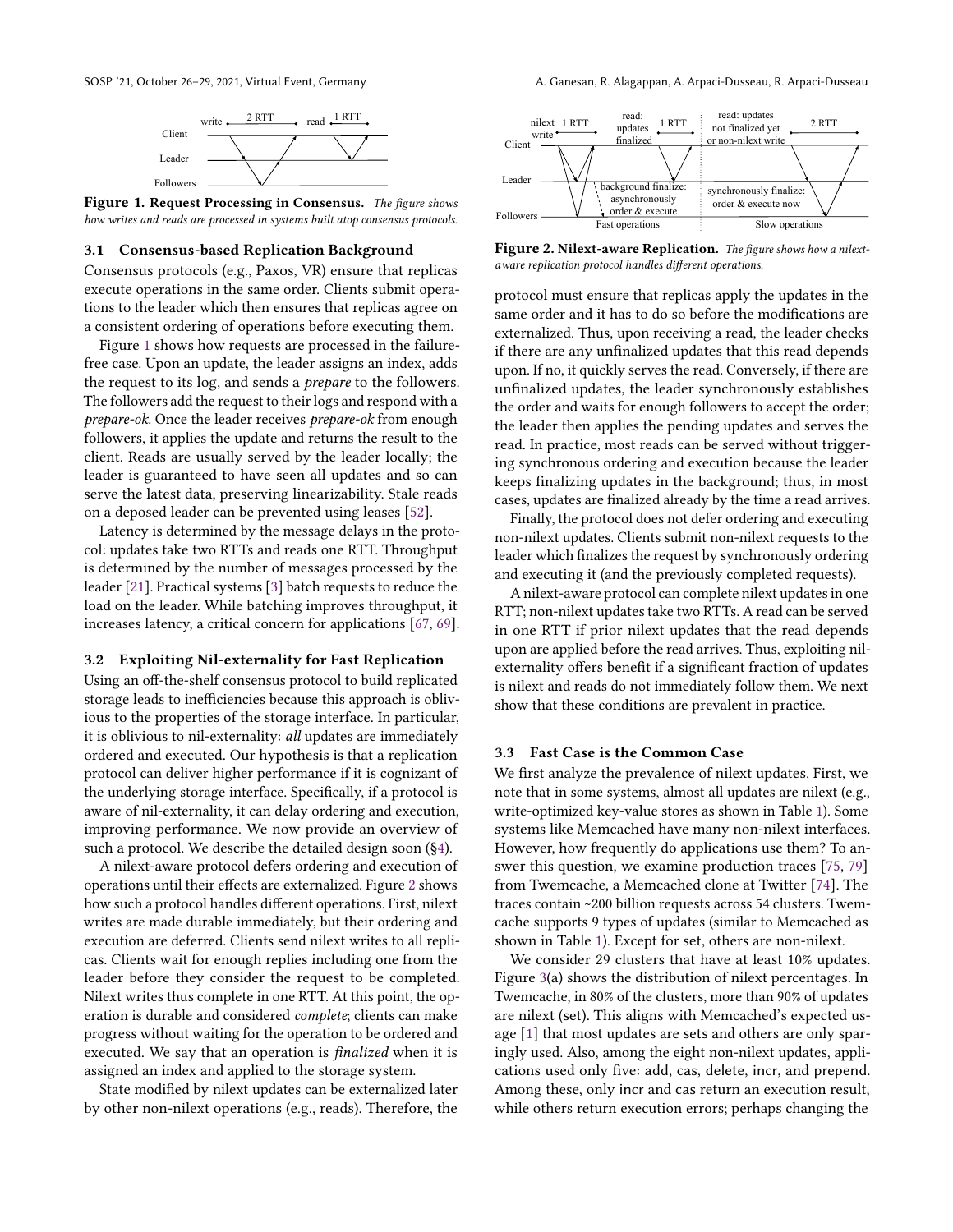<span id="page-4-0"></span>

Figure 3. Fast Case is Common. (a) shows the distribution of nilext percentages; a bar for a range x%-y% shows the percentage of clusters where x%-y% of updates are nilext. (b) shows the distribution of percentage of reads within  $T_f$ ; a bar for x%-y% shows the percentage of clusters where x%-y% of reads access objects updated within  $T_f$ . We consider  $T_f$ =1s, 50ms.

interface (to not return errors) can enable a replication protocol to realize higher performance.

We performed a similar analysis on the IBM-COS traces across 35 storage clusters with at least 10% writes (out of 98 in total) [\[24\]](#page-14-13). COS supports three kinds of updates: put, copy, and delete. While put and copy are nilext, delete is not; it returns an error if the object does not exist. In about 65% clusters, more than half of the updates are nilext; these operations can be completed quickly. Again, if the semantics of delete can be modified, all updates can be made faster.

We next analyze how often reads may incur overhead. A read will incur overhead if there are unfinalized updates to the object being read. Let  $T_f$  be the time taken to finalize updates. We thus measure the time interval between a read to an object and the prior write to the same object, and calculate the percentage of reads for which this interval is less than  $T_f$ . We use the IBM-COS traces for this analysis because the Twemcache traces do not have millisecond-level timestamps.

Figure [3\(](#page-4-0)b) shows the distribution of percentage of reads that access items updated within  $T_f$ . We first consider  $T_f$  to be 1s. Even with such an unrealistically high  $T_f$ , in 66% of clusters, only less than 5% of reads access objects modified within 1s. We next consider a more realistic  $T_f$  of 50ms.  $T_f$ =50ms is realistic (but still conservative) because these traces are from a setting where replicas are in different zones of the same geographical region, and inter-zone latencies are ~2 ms [\[38\]](#page-15-23). With  $T_f$ =50 ms, in 85% of clusters, less than 5% of reads access objects modified within 50 ms; thus, only a small fraction of reads in a nilext-aware protocol may incur overhead in practice. Further, not all such reads will incur overhead due to prior reads to unfinalized updates and nonnilext updates that would force synchronous ordering.

#### 3.4 Comparison to Other Approaches

While nilext-aware replication defers ordering, prior work has built solutions to efficient ordering. The nilext-aware approach offers advantages over such prior solutions. While we focus on consensus-based approaches here, other ways to construct replicated storage systems exist; we discuss how exploiting nil-externality applies to them as well.

<span id="page-4-1"></span>3.4.1 Efficient Ordering in Consensus. Prior approaches to efficient ordering broadly fall into three categories.

Network Ordering. This approach enforces ordering in the network [\[21,](#page-14-20) [50\]](#page-15-24): the network consistently orders requests across replicas in one RTT, improving performance. In contrast, a nilext-aware protocol does not require a specialized network and thus applies to geo-replication as well.

Speculative Execution. This approach employs speculative execution to reduce ordering cost [\[42,](#page-15-14) [67\]](#page-15-15). Replicas speculatively execute requests before agreeing on the order. Clients then compare responses from different replicas to detect inconsistencies and replicas rollback their state upon divergence. Replicas can thus be in an inconsistent state before the end application is acknowledged. However, when end application is notified, the system ensures that the requests have been executed in the correct order. In contrast, the nature of nilext interfaces allows one to defer ordering and execution even after the application is notified of completion; only durability must be ensured before notifying. Ordering and execution are performed only when the effects are externalized by later operations. Also, a nilext-aware protocol does not require replicas to do rollbacks, reducing complexity.

Exploiting Commutativity. This approach (used in Generalized Paxos [\[45\]](#page-15-16), EPaxos [\[58\]](#page-15-17)) realizes that ordering is not needed when updates commute. Both commutative and nilext-aware protocols incur overhead when reads access unfinalized updates. However, as we show ([§5.7\)](#page-11-0), commutative protocols can be expensive when updates conflict and when operations do not commute. Nilext-aware replication, in contrast, always completes nilext updates in one RTT. Finally, nil-externality and commutativity are not at odds: a nilext-aware protocol can exploit commutativity to commit non-nilext writes faster ([§5.7\)](#page-11-0).

3.4.2 Other Approaches to Replicated Storage. Shared registers [\[4\]](#page-14-22), primary-backup [\[9\]](#page-14-23), and chain replication [\[76\]](#page-16-4) offer other ways to building replicated storage. Storage systems that support only reads and writes can be built using registers which are not subject to FLP impossibility [\[4\]](#page-14-22). However, shared registers cannot readily enable RMWs [\[2,](#page-14-24) [10\]](#page-14-19), a common requirement in modern storage APIs. Starting with state machines as the base offers more flexibility and exploiting nil-externality when possible leads to high performance. Gryff [\[10\]](#page-14-19) combines registers (for reads and writes) and consensus (for RMWs); however, Gryff's writes take 2 RTTs. Primary-backup, chain replication, and other approaches [\[19\]](#page-14-25) support a richer API. However, primarybackup also incurs 2 RTTs for updates [\[51,](#page-15-25) [64\]](#page-15-8); similarly, updates in chain replication also incur many message delays. The idea of exploiting nil-externality can be used to hide the ordering cost in these approaches as well; we leave this extension as an avenue for future work.

Summary. Unlike existing approaches, nilext-aware replication takes advantage of nil-externality of storage interfaces.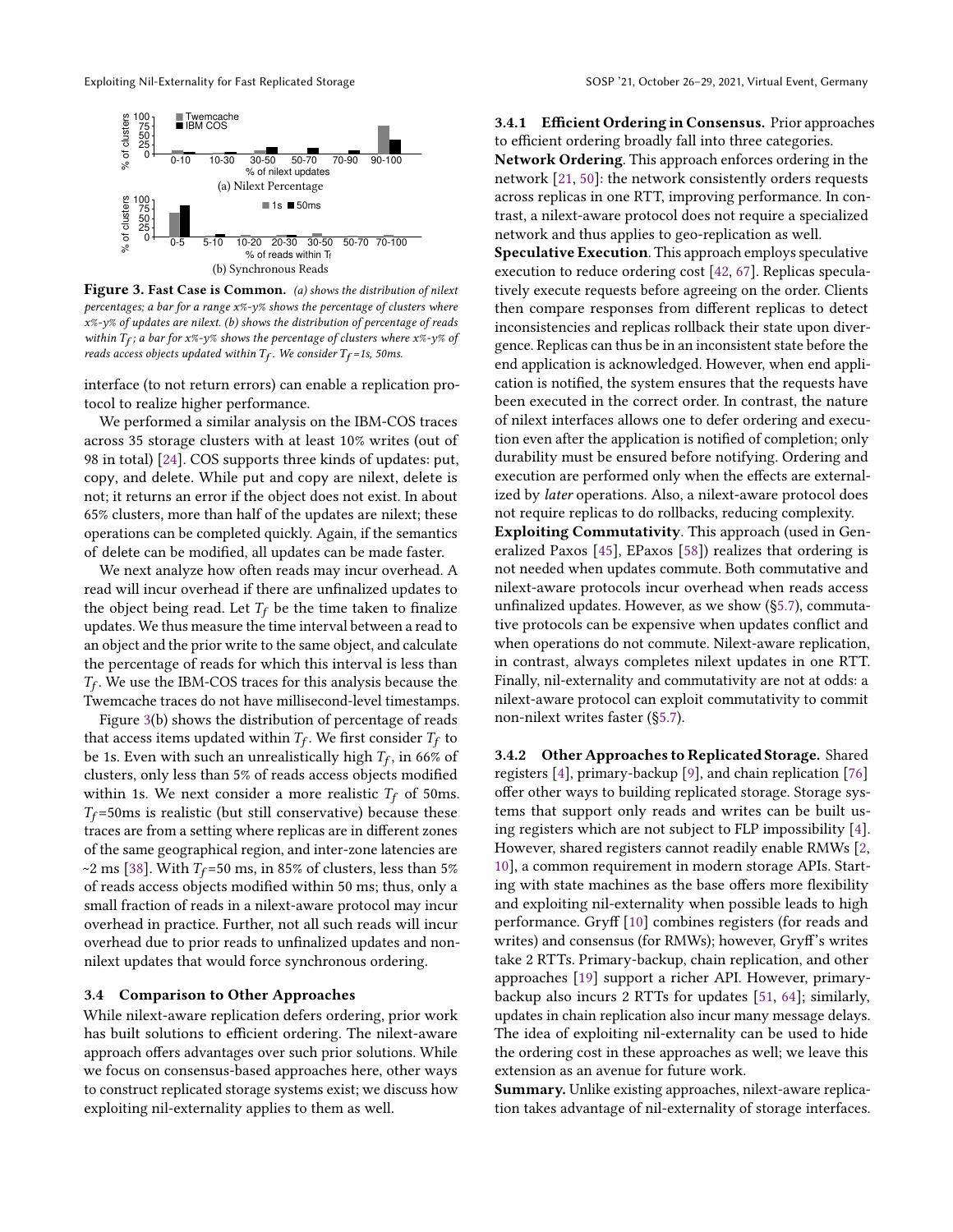<span id="page-5-3"></span>

| <b>Client interface</b>                                    | Upcalls into storage system                                            |
|------------------------------------------------------------|------------------------------------------------------------------------|
| InvokeNilext (reg)                                         | MakeDurable                                                            |
| sent to all replicas                                       | add a nilext update to durability log                                  |
| wait for ack from supermajority                            | Read                                                                   |
| (including one from the leader)                            | read item; returns <need data="" sync,=""></need>                      |
| InvokeNonNilext (req)                                      | Apply                                                                  |
| InvokeRead (reg)                                           | apply request to state; optionally return result                       |
| sent only to the leader<br>wait for result from the leader | GetDurabilityLogEntries<br>used in background ordering and view-change |
|                                                            |                                                                        |

Figure 4. Client Interface and Upcalls. The figure shows the client interface and the upcalls the replication layer makes into the storage system.

It should perform well in practice: nilext updates contribute to a large fraction of writes and reads do not often access recent updates. This approach offers advantages over existing efficient ordering mechanisms: it requires no network support; it can defer execution beyond request completion and does not require rollbacks; it offers advantages over and combines well with exploiting commutativity.

# <span id="page-5-0"></span>4 **SKYROS** Design and Implementation

We now describe the design of SKYROS. We first provide an overview ([§4.1\)](#page-5-1), describe normal operation ([§4.2](#page-5-2) – [§4.5\)](#page-6-0), and explain recovery and view change ([§4.6\)](#page-6-1). We then show the correctness of SKYROS ([§4.7\)](#page-8-1). We finally discuss practical issues we addressed in SKYROS ([§4.8\)](#page-8-0).

#### <span id="page-5-1"></span>4.1 Overview

We use VR (or multi-paxos) as our baseline to highlight the differences in SKYROS. VR tolerates up to  $f$  failures in a system with  $2f + 1$  replicas. It is leader-based and makes progress in a sequence of views; in each view, a single replica serves as the leader. VR implementations offer linearizability [\[36\]](#page-15-2): operations are executed in real-time order, and each operation sees the effect of ones that completed before it. SKYROS preserves all these properties: it provides the same availability, is leader-based, and offers linearizability.

In VR, the leader establishes an order by sending a prepare and waiting for *prepare-ok* from  $f$  followers. The leader then does an Apply upcall into the storage system to execute the operation. SKYROS changes this step in an important way: while SKYROS makes updates immediately durable, it defers ordering and executing them until their effects are externalized. To enable this, SKYROS augments the interface between the storage system and the replication layer with additional upcalls (as shown in Figure [4\)](#page-5-3). During normal operation, SKYROS processes different requests as follows:

- Clients submit nilext updates to all replicas using Invoke-Nilext. Since nil-externality is a static property (it does not depend upon the system state), clients can decide which requests are nilext and invoke the appropriate call. Upon receiving a nilext update, replicas invoke the MakeDurable upcall to make the operation durable ([§4.2\)](#page-5-2).
- Although nilext updates are not immediately finalized, they must be executed in the same real-time order across replicas. The leader gets the replicas to agree upon an order

and the replicas apply the updates in the background ([§4.3\)](#page-6-2).

- Clients send read requests to the leader via InvokeRead. When a read arrives, the leader does a Read upcall. If all updates that the read depends upon are already applied, the read is served quickly; otherwise, the leader orders and executes updates before serving the read ([§4.4\)](#page-6-3).
- Clients send non-nilext updates to the leader via InvokeNonNilext; such updates are immediately finalized ([§4.5\)](#page-6-0).

### <span id="page-5-2"></span>4.2 Nilext Updates

Clients send nilext updates directly to all replicas including the leader to complete them in one RTT. Each request is uniquely identified by a sequence number, a combination of client-id and request number. Similar to VR, only replicas in the normal state reply to requests and duplicate requests are filtered. A replica stores the update by invoking MakeDurable. SKYROS replicas store these durable (but not yet ordered or applied) updates in a separate *durability log*; each replica thus has two logs: the usual consensus log and the durability log. Once a replica stores the update in the durability log, it responds directly to the client; the replica adds its current view number in the response. For a nilext update, clients wait for a *supermajority* of  $f + \lfloor f/2 \rfloor + 1$  acknowledgments in the same view including one from the leader of the view. Figure  $5(a)(i)$  $5(a)(i)$  shows how a nilext update *a* is completed.

Note that an update need not be added in the same position in the durability logs across replicas. For example, in Figure  $5(b)(i)$  $5(b)(i)$ ,  $b$  is considered completed although its position is different across durability logs. Then, why do SKYROS replicas use a durability log instead of a set? Using an unordered set precludes the system from reconstructing the required ordering between updates upon failures. For example, in Figure  $5(b)(i)$  $5(b)(i)$  and  $(b)(ii)$ ,  $b$  follows  $a$  in real time (i.e.,  $a$  completed before  $b$  started) and thus must be applied to the storage system only after  $a$ . A log captures the order in which the replicas receive the requests; SKYROS uses these logs to determine the ordering of requests upon failures.

Why is a simple majority  $(f + 1)$  insufficient? Consider an update  $b$  that follows another update  $a$  in real-time. Let's suppose for a moment that we use a simple majority. A possible state then is  $\langle D_1 : ab, D_2 : ab, D_3 : ab, D_4 : ba, D_5 : ba \rangle$ , where  $D_i$  is the durability log of replica  $S_i$ . This state is possible because a client could consider  $a$  to be completed once it receives acknowledgment from  $S_1$ ,  $S_2$ , and  $S_3$ . Then,  $b$  starts and is stored on all durability logs and so is considered completed. *a* now arrives late at  $S_4$  and  $S_5$ . Assume the current leader  $(S_1)$  crashes. Now, we have four replicas whose logs are  $\langle D_2 : ab, D_3 : ab, D_4 : ba, D_5 : ba \rangle$ . With these logs, one cannot determine the correct order. A supermajority quorum avoids this situation. Writing to a supermajority ensures that a majority within any available majority is guaranteed to have the requests in the correct order in their durability logs. We later show how by writing to a supermajority, SKYROS recovers the correct ordering upon failures ([§4.6,](#page-6-1) [§4.7\)](#page-8-1).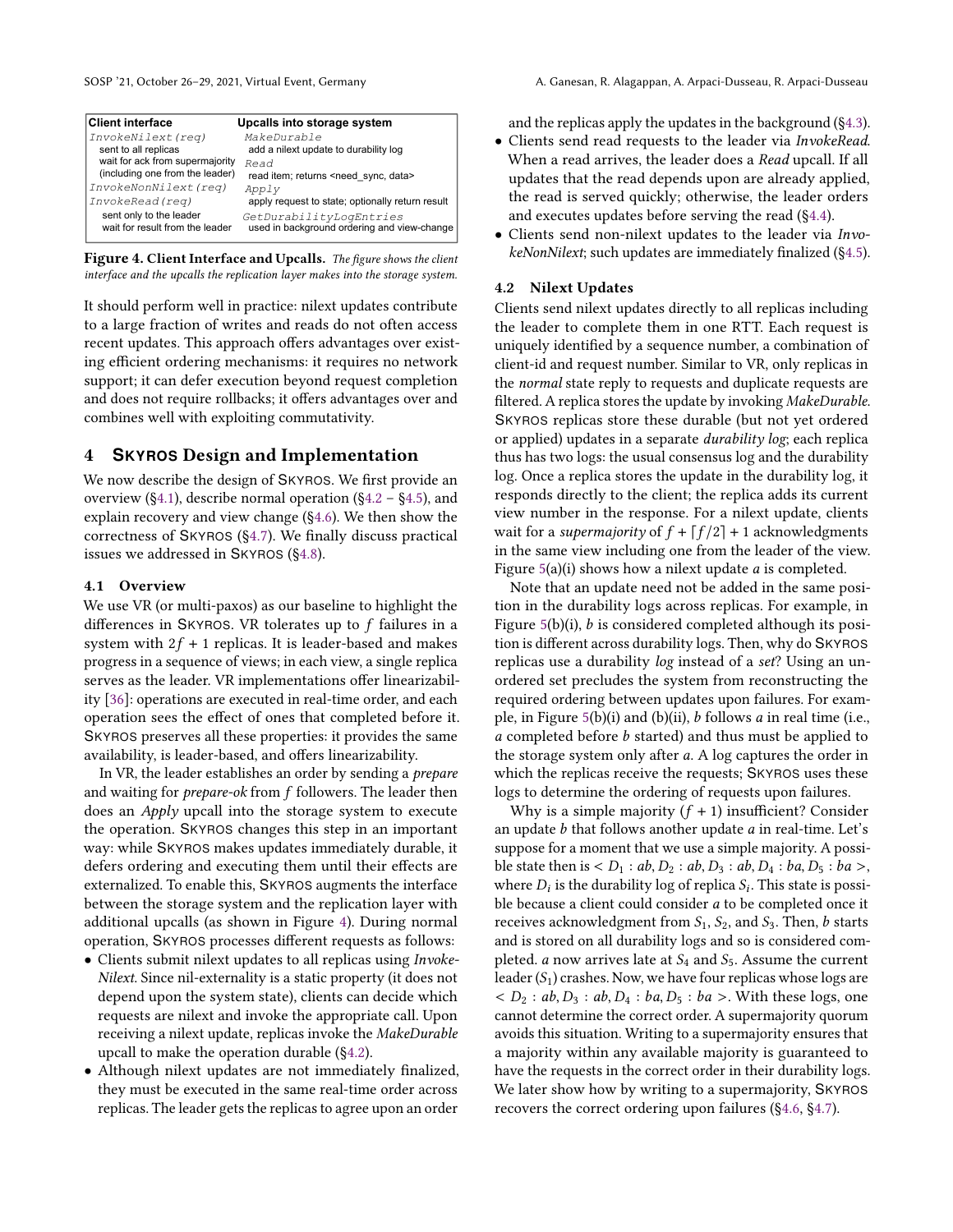<span id="page-6-4"></span>

Figure 5. **SKYROS** Writes and Reads, and Durability Log States. (a) shows how Skyros processes nilext writes and reads; d-log: durability, c-log: consensus log, L: leader; f=2 and supermajority=4. (b) shows the possible durability logs for two completed nilext operations  $a$  and  $b$ . In (i) and (ii),  $b$  follows  $a$  in real time, whereas in (iii) and (iv), they are concurrent.

During normal operation, the leader's durability log is guaranteed to have the updates in the correct order. This is because a response from the leader is necessary for a request to complete. Thus, if an update  $b$  follows another update  $a$ in real-time, then the leader's durability log is guaranteed to have  $a$  before  $b$  (while some replicas may contain them in a different order as in Figure [5\(](#page-6-4)b)(ii)). This guarantee ensures that when clients read from the leader, they see the writes in the correct order. The leader uses this property to ensure that operations are finalized to the consensus log in the correct order. If  $a$  and  $b$  are concurrent, they can appear in the leader's log in any order as in Figure [5\(](#page-6-4)b)(iii) and (b)(iv).

## <span id="page-6-2"></span>4.3 Background Ordering and Execution

While nilext updates not are immediately ordered, they must be ultimately executed in the same real-time order across replicas. The leader is guaranteed to have all completed updates in its durability log in real-time order. Periodically, the leader takes an update from its durability log (via the GetDurabilityLogEntries upcall), adds it to the consensus log, and initiates the usual ordering protocol. Once  $f$  followers respond after adding the request to their consensus logs, the leader applies the update and removes it from its durability log. At this point, the request is finalized. As in VR, the leader sends a commit for the finalized request; the followers apply the update and then remove it from their durability logs. Note that this step is the same as in VR; once  $f + 1$  nodes agree on the order, at least one node in any majority will have requests in the correct order in its consensus log.

The leader employs batching for the background work; it adds many requests to its consensus log and sends one *prepare* for the batch. Once  $f$  followers respond, it applies batch and removes it from the durability log.

#### <span id="page-6-3"></span>4.4 Reads

Clients read only at the leader in SKYROS (like in many linearizable systems). When a read arrives, the leader does a Read upcall. The storage system then performs an ordering and execution check: it consults the durability log to check if there are any pending updates that this read depends upon. For example, a key-value store would check if there is a pending put or merge to the key being read. Note that this

check is system-specific, which led to our design rationale of maintaining the durability log within the storage system, giving it visibility in to the pending updates to perform the check. The storage system maintains an efficient index (such as a hash table) to quickly lookup the log.

If there are no pending updates, the storage system populates the response by reading the state, sets the need sync bit to 0, and returns the read value to the replication layer. The leader then returns the response to the client, completing the read in one RTT (e.g., read-a in Figure [5\(](#page-6-4)a)(ii)).

Conversely, if there are pending updates, the storage system sets the need sync bit. In that case, the leader synchronously adds all requests from the durability log to the consensus log to order and execute them (e.g., read-c in Figure [5\(](#page-6-4)a)(iii)). Once  $f$  followers respond, the leader applies all the updates and then serves the read. Fortunately, the periodic background finalization reduces the number of requests that must be synchronously ordered and executed during such reads.

#### <span id="page-6-0"></span>4.5 Non-nilext Updates

If an update externalizes state, then it must be immediately ordered and executed. Clients send such non-nilext updates only to the leader. The leader first adds all prior requests in the durability log to the consensus log; it then adds the nonnilext update to the end of the consensus log and then sends a *prepare* for all the added requests. Once  $f$  followers respond, the leader applies the non-nilext update (after applying all prior requests) and returns the result to the client.

# <span id="page-6-1"></span>4.6 Replica Recovery and View Changes

So far, we have described only the failure-free operation. We now discuss how SKYROS handles failures.

Replica Recovery. Similar to VR, SKYROS does not write log entries synchronously to disk (although it maintains view information on disk). Thus, when a replica recovers from a crash, it needs to recover its log. In VR, the replica marks its status as recovering, sends a Recovery message, and waits for a RECOVERYRESPONSE from at least  $f+1$  replicas, including one from the leader of the latest view it sees in these responses [\[52\]](#page-15-4). Then, it sets its log as the one in the leader's response. The replica then sets its status to normal. Recovery in SKYROS is very similar with one change: the replicas also send their durability logs in RecoveryResponse and a replica sets its durability log as the one sent by the leader. This step is safe because the leader's durability log contains all completed nilext updates in the correct order.

View Changes. In VR, when the leader of the current view fails, the replicas change their status from normal to viewchange and run a view-change protocol. The new leader must recover all the committed operations in the consensus log before the system can accept requests. The new leader does this by waiting for  $f$  other replicas to send a DoVIEWCHANGE message [\[52\]](#page-15-4). In this message, a replica includes its view number, its log, and the last view number in which its status was normal. The leader then recovers the log by taking the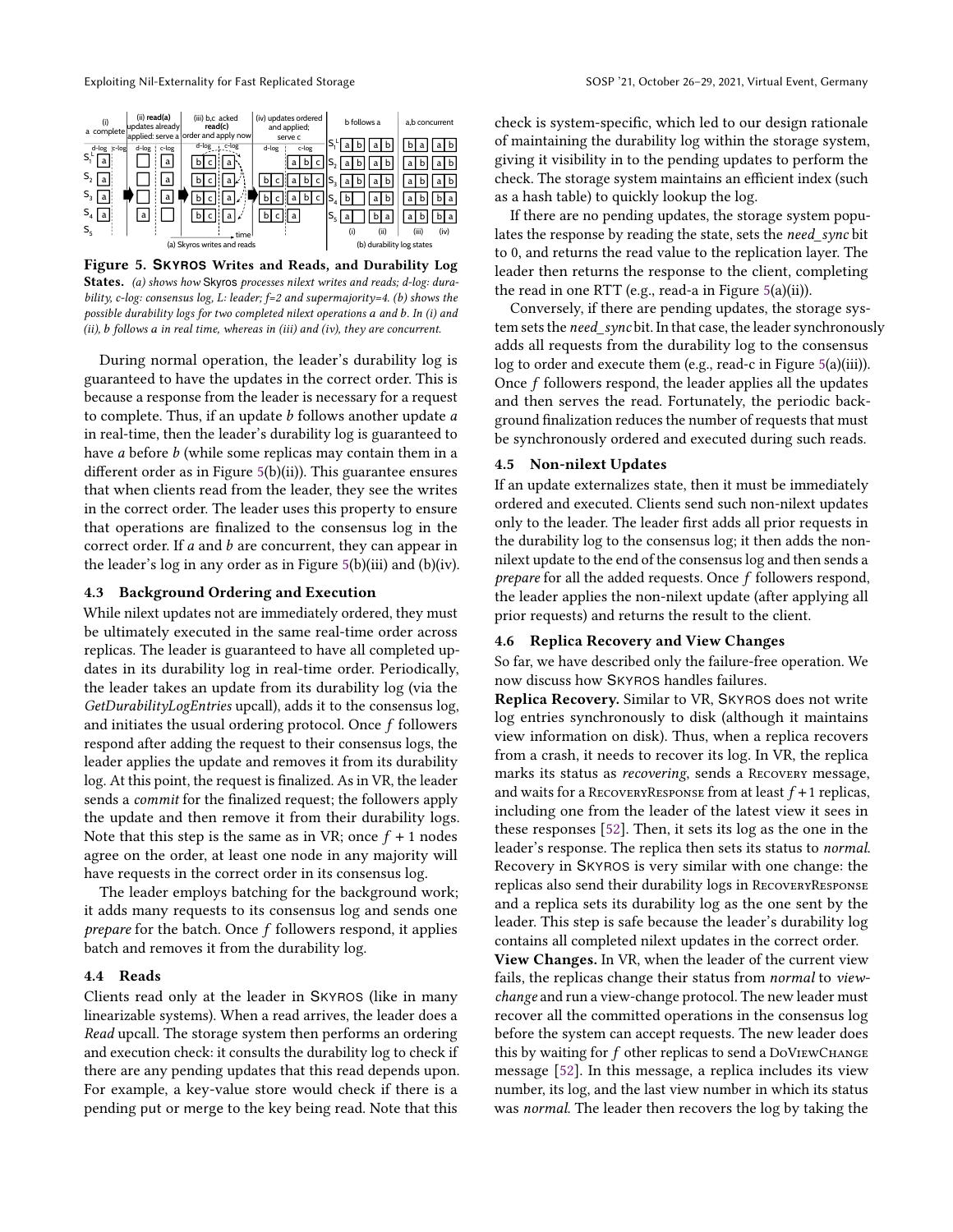<span id="page-7-0"></span>

| 1: procedure RECOVERDURABILITYLOG                                                |
|----------------------------------------------------------------------------------|
| $D \leftarrow$ durability logs in the highest normal view                        |
| $E \leftarrow$ entries that appear in at least $\lceil f/2 \rceil + 1$ logs in D |
| for $v \in E$ do                                                                 |
| add v as a vertex in graph $G$                                                   |
| <b>for</b> every pair $(a, b)$ in E do                                           |
| $n_1 \leftarrow$ number of logs in D where a appears before b                    |
| $n_2 \leftarrow$ number of logs in D where <i>a</i> is present but not <i>b</i>  |
| if $n_1 + n_2 \geqslant \lceil f/2 \rceil + 1$ then                              |
| add an edge from a to b in G                                                     |
| $NLD \leftarrow TopoloGICALSORT(G)$                                              |
| $\triangleright$ NLD is the new leader's durability log                          |
|                                                                                  |

Figure 6. RecoverDurabilityLog. The figure shows the procedure to recover the durability log at the leader during a view change.

most up-to-date<sup>[†](#page-0-0)</sup> one among the  $f+1$  logs (including its own). The leader then sends a StartView message to the replicas in which it includes its log; the leader sets its status as normal. The replicas set their consensus log as the one sent by the leader after which they set their status as normal. SKYROS uses exactly the same procedure to recover operations that have been finalized (i.e., operations in the consensus log). Thus, finalized operations are safely recovered as in VR.

In SKYROS, the leader must additionally recover the durability log. The previous leader's durability log would have contained all completed operations. Further, the previous leader's durability log would have contained the completed operations in the correct real-time order, i.e., if an operation  $a$  had completed before  $b$ , then  $a$  would have appeared before  $b$ . These same guarantees must be preserved in the new leader's durability log during a view change.

SKYROS replicas send their durability logs as well in the DoViewChange message. However, it is unsafe for the new leader to take one log in the responses as its durability log; a single log may not contain all completed operations. Consider three completed updates  $a$ ,  $b$ , and  $c$ , and let the durability logs be <  $D_1$  :  $abc, D_2$  :  $ac, D_3$  :  $abc, D_4$  :  $ab, D_5$  :  $bc$  >. If  $S_2$ ,  $S_4$ , and  $S_5$  participate in a view change, no single log would contain all completed operations. Even if a single durability log has all completed operations, it may not contain them in the correct real-time order. Consider  $a$  completes before  $b$  starts, and  $c$  is incomplete and let the durability logs be  $\langle D_1 : ab, D_2 : ab, D_3 : bac, D_4 : ab, D_5 : ab >.$  If  $S_2, S_3$ , and  $S_4$  participate in a view change, although  $D_3$  contains all completed operations, taking  $D_3$  as the leader's log will violate linearizability because  $b$  appears before  $a$  in  $D_3$ .

To correctly recover the durability log, a SKYROS leader uses the RecoverDurabilityLog procedure (Figure [6\)](#page-7-0). We use Figure [7](#page-7-1) to illustrate how this procedure works. In this example,  $f=2$ ; operations  $a, b$ , and  $c$  completed, while  $d$  did not.  $a$ and  $b$  were concurrent with each other, and  $c$  started after a and b completed. Thus, the new leader must recover  $a, b$ ,

<span id="page-7-1"></span>Truth: a, b, c complete but d is incomplete; a and b are concurrent, c follows a, b



Figure 7. RecoverDurabilityLog Example. The figure shows how RecoverDurabilityLog works.  $S_1$ , the leader of the previous view view-1, has failed; this is a view-change for view-2 for which  $S_2$  is the leader.

and  $c$ ; also,  $c$  must appear after  $a$  and  $b$  in the recovered log.

The system must make progress with  $f$  failures; thus, the procedure must correctly recover the durability log with  $f + 1$  replicas participating in a view change. As in VR, upon receiving  $f+1$  DoVIEWCHANGE messages, the leader first finds the highest normal view from the responses and considers all durability logs in that view; we denote this set of logs as  $D$ (line 2). For example, in Figure [7\(](#page-7-1)i),  $S_2$ ,  $S_3$ , and  $S_4$  participate in the view change and the last normal view of all replicas is 1. Therefore,  $D_2$ ,  $D_3$ , and  $D_4$  are part of D. To recover completed operations, the leader then checks which operations appear in at least  $\lceil f/2 \rceil + 1$  logs in *D*. Such operations are the ones that the leader will recover as part of the new durability log; we denote this set as  $E$  (line 3). For example, in Figure [7\(](#page-7-1)i), a, b, c, and d are part of E (as they all appear in  $\geq 2$  logs); similarly, in Figure [7\(](#page-7-1)ii),  $a$ ,  $b$ , and  $c$  are part of  $E$ .

The above steps give the operations that form the durability log, but not the real-time order among them. To determine the order, the leader considers every pair of operations  $\langle x, y \rangle$  in E, and counts the number of logs where x appears before  $y$  or  $x$  appears but  $y$  does not. If this count is at least  $\lceil f/2 \rceil$  + 1, then the leader determines that  $\psi$  follows  $\chi$  in real time. In Figure [7\(](#page-7-1)ii), *a* appears before *c* on  $\geq 2$  logs and so the leader determines that  $c$  follows  $a$ . In contrast,  $a$  does not appear before *b* (or vice versa) in  $\geq 2$  logs and thus are concurrent. Thus, this step gives only a partial order.

The leader constructs the total order as follows. It first adds all operations in  $E$  as vertices in a graph,  $G$  (lines 4–5). Then, for every pair of vertices  $< a, b >$  in G, an edge is added between *a* and *b* if on at least  $\lceil f/2 \rceil + 1$  logs, either *a* appears before  $b$ , or  $a$  is present but not  $b$  (lines 6–10).  $G$  is a DAG whose edges capture the real-time order between operations. To arrive at the total order, the leader topologically sorts  $G$ (line 11) and uses the result as its durability  $log(NLD)$ . In Figure [7\(](#page-7-1)ii), both *bac* and *abc* are valid total orders.

The leader then appends the operations from the durability log to the consensus log; duplicate operations are filtered using sequence numbers. Then, the leader sets its status as normal. The leader then sends the consensus log in the StartView message to the replicas (similar to VR). The followers, on receiving StartView, replace their consensus logs with the one sent by the leader and set their status to normal. The system is now available to accept new requests.

 $\dagger$ i.e., the log from a replica with the largest normal view: if many replicas have the same normal view, the largest log among them is chosen.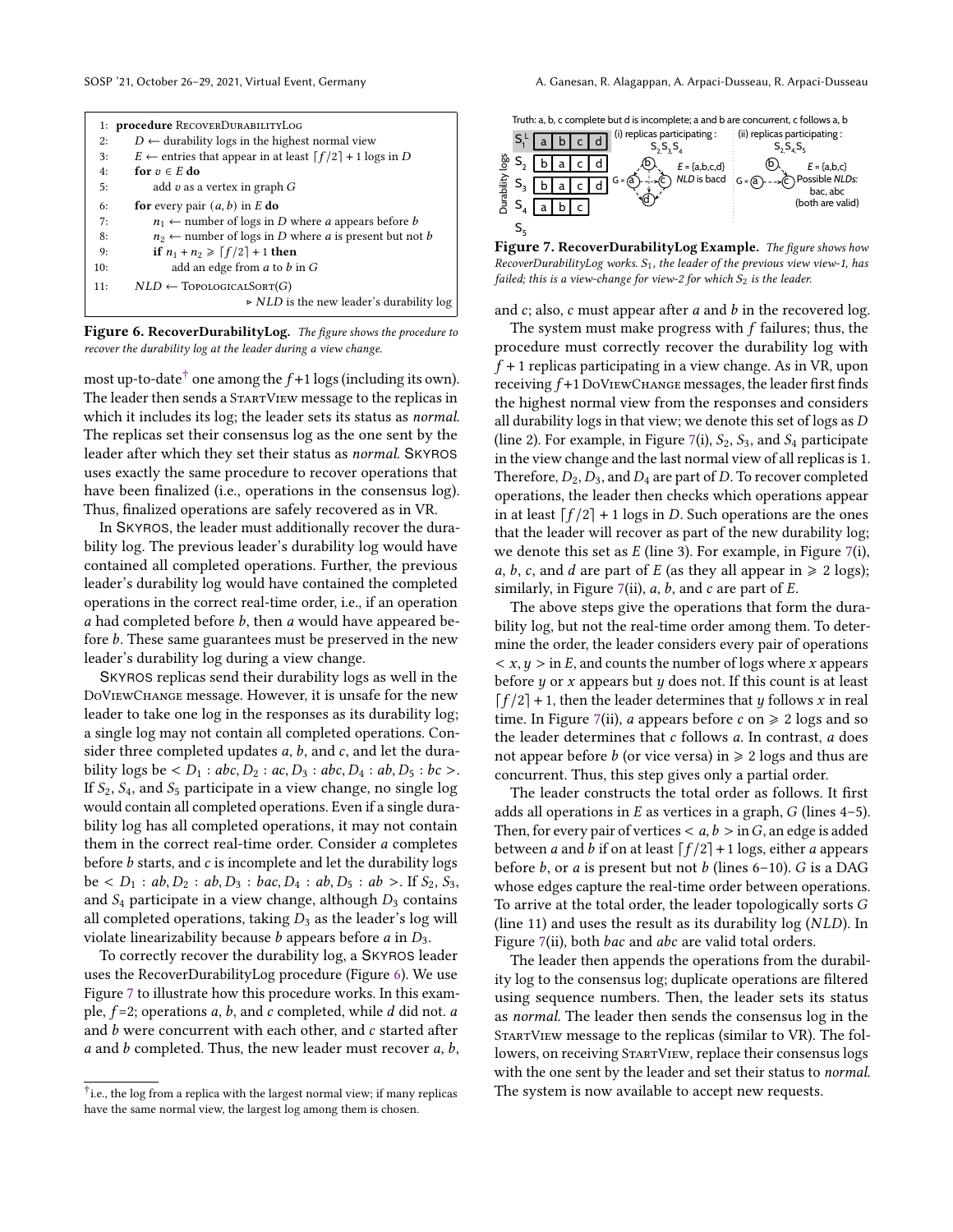#### <span id="page-8-1"></span>4.7 Correctness

We now show that SKYROS is correct. Two correctness conditions must be met. C1: all completed and finalized operations remain durable, C2: all operations are applied in the linearizable order and an operation finalized to a position survives in the same position. The proof sketch is as follows.

C1. Ensuring durability when the leader is alive is straightforward; a failed replica can recover its state from the leader. Durability must also be ensured during view changes; the new leader must recover all finalized and completed operations. Finalized operations are part of at least  $f + 1$  consensus logs. Thus, at least one among the  $f + 1$  replicas participating in the view change is guaranteed to have the finalized operations and thus will be recovered (this is similar to VR).

Next we show that completed operations that have not been finalized are recovered. Let  $v$  be the view for which a view change is happening and the highest normal view be  $v'$ . We first establish that any operation that completed in  $v'$ will be recovered in v. Operations are written to  $f + \lceil f/2 \rceil + 1$ durability logs before they are considered completed and are not removed from the durability logs before they are finalized. Therefore, among the  $f + 1$  replicas participating in the view change for v, a completed operation in v' will be present in at least  $[f/2] + 1$  durability logs. Because the new leader checks which operations are present in at least  $\lceil f/2 \rceil$  + 1 logs (line 2 in Figure [6\)](#page-7-0), operations completed in ′ that are not finalized will be recovered as part of the new leader's durability log.

We next show that operations that were completed in an earlier view  $v''$  will also survive into v. During the view change for  $v'$ , the leader of  $v'$  would have recovered the operations completed in  $v''$  as part of its durability log (by the same argument above). Before the view change for  $v'$  completed, the leader of  $v'$  would have added these operations from its durability log to the consensus log. Any node in the normal status in view  $v'$  would thus have these operations in its consensus log. Consensus-log recovery would ensure these operations remain durable in successive views including  $v$ .

C2. During normal operation, the leader's durability log reflects the real-time order. The leader adds operations to its consensus log only in order from its durability log. Before an (non-nilext) operation is directly added to the consensus log, all prior operations in the durability log are appended to the consensus log as well. Thus, all operations in the consensus log reflect the linearizable order. Reads are served by the leader which is guaranteed to have all acknowledged operations; thus, any read to an object will include the effect of all previous operations. This is because the leader ensures that any pending updates that the read depends upon are applied in a linearizable order before the read is served.

The correct order must also be maintained during view changes. Similar to VR, the order established among the

finalized operations (in the consensus log) survives across views; any operation committed to the consensus log will survive in the same position.

Next, we show that the linearizable order of completedbut-not-finalized operations is preserved. As before, we need to consider only operations that were completed but not yet finalized in v': remaining operations will be recovered as part of the consensus log. We now show that for any two completed operations  $x$  and  $y$ , if  $y$  follows  $x$  in real time, then  $x$ will appear before  $y$  in the new leader's recovered durability  $log.$  Let  $G$  be a graph containing all completed operations as its vertices. Assume that for any pair of operations  $\langle x, y \rangle$ , a directed edge from  $x$  to  $y$  is correctly added to  $G$  if  $y$  follows x in real time  $(A1)$ . Next assume that G is acyclic  $(A2)$ . If  $A1$  and  $A2$  hold, then a topological sort of  $G$  ensures that x appears before  $y$  in the result of the topological sort. We show that A1 and A2 are ensured by SKYROS.

A1: Consider two completed operations  $a$  and  $b$  and that  $b$  follows  $a$  in real time. Since  $a$  completed before  $b$ , when b starts, a must have already been present on at least  $f +$  $\lceil f/2 \rceil$  + 1 durability logs; let this set of logs be DL. Now, for each log  $dl$  in  $DL$ , if  $b$  is written to  $dl$ , then  $b$  would appear after  $a$  in  $dl$ . If  $b$  is not written to  $dl$ , then  $a$  would appear in  $dl$  but not  $b$ . Thus,  $a$  appears before  $b$  or  $a$  is present but not *b* on at least  $f + \lfloor f/2 \rfloor + 1$  durability logs. Consequently, among the  $f + 1$  replicas participating in view change, on at least  $[f/2] + 1$  logs, *a* appears before *b* or *a* is present but not  $b$ . Because the leader adds an edge from  $a$  to  $b$  when this condition is true (lines 7–9 in Figure [6\)](#page-7-0) and because it considers all pairs, A1 is ensured. A2: Since  $[f/2] + 1$  is a majority of  $f + 1$ , an opposite edge from b to a would not be added to  $G$ . Since all pairs are considered,  $G$  is acyclic.

A completed operation is assigned a position only when it is finalized. Since SKYROS adds an operation from the durability log to the consensus only if it is already not present in the consensus log, a completed operation is finalized only once, after which it survives in the finalized position.

Model Checking. We have modeled the request-processing and view-change protocols in SKYROS, and model checked them. We explored over 2M states, in which the above correctness conditions were met. Upon modifying the specification in subtle but wrong ways, our model checker finds safety violations. For example, in the RecoverDurabilityLog procedure, an edge is added from  $a$  to  $b$  when  $a$  appears before  $b$  in  $\lceil f/2 \rceil$  + 1 logs; if this threshold is increased, then a required edge will not be added, leading to a linearizability violation that the checker correctly flags; decreasing the threshold makes G cyclic, triggering a violation. Similarly, the checker finds a safety violation if durability-log entries are not added to consensus log before sending StartView.

## <span id="page-8-0"></span>4.8 Practical Issues and Solutions

We now describe a few practical problems we handled in SKYROS. We also discuss possible optimizations.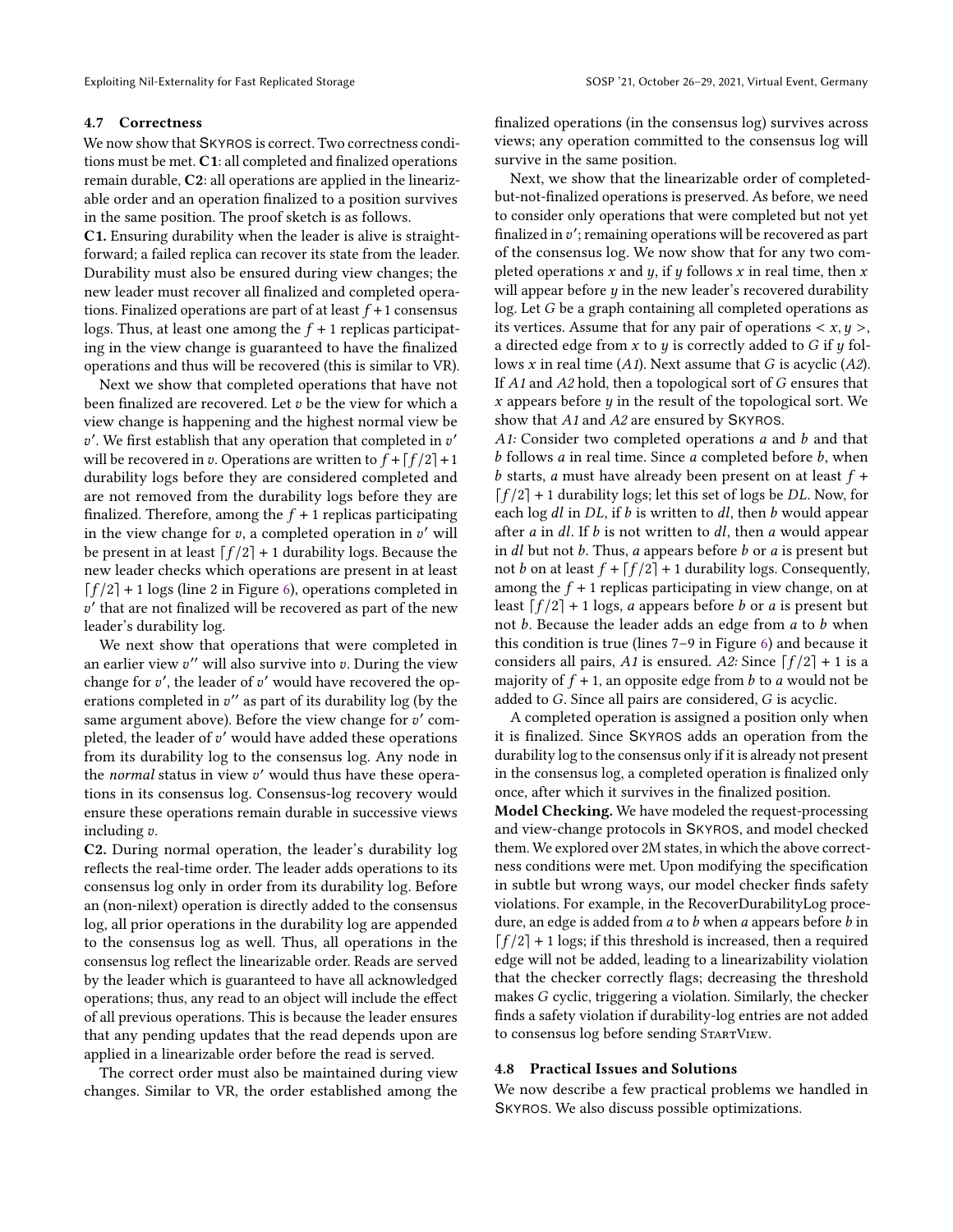Space and Catastrophic Errors. Because nilext updates are not immediately executed, certain errors cannot be detected. For instance, an operation can complete but may fail later when applied to the storage system due to insufficient space. A protocol that immediately executes operations, in theory, could propagate such errors to clients. However, such space errors can be avoided in practice by using space watermarks that the replication layer has visibility into; once a threshold is hit, the replication layer can throttle updates while the storage system reclaims space. One cannot, however, anticipate catastrophic memory or disk failures. Fortunately, this is not a major concern in practice. Given the inherent redundancy, a SKYROS replica transforms such errors into a crash failure; it is unlikely that all replicas will encounter the same error. Note that these are errors that are not part of the nilext interface contract. SKYROS checks for all validation errors in the MakeDurable upcall.

Determining Nil-externality. While it is straightforward in many cases to determine whether or not an interface is nilext, occasionally it is not. For instance, a database update may invoke a trigger which can externalize state. However, when unsure, clients can safely choose to say that an interface is non-nilext, forgoing some performance for safety.

Replica-group Configuration and Slow Path. In our implementation, clients know the addresses of replicas from a configuration value. During normal operation, SKYROS clients contact all replicas in the group and wait for a supermajority responses to complete nilext writes. If the system is operating with a bare majority, then writes cannot succeed, affecting availability. SKYROS handles this situation using a slow path: after a handful of retries, clients mark requests to be non-nilext and send it to the leader. These requests are acknowledged after they are committed to a majority consensus logs, allowing clients to make progress.

Possible Optimizations. In SKYROS, requests are initially stored in the durability log. The leader later adds the requests to its consensus log and replicates the consensus log. Our current implementation sends the requests in their entirety during background replication. This is unnecessary in most cases because the replicas already contain the request in their durability logs. A more efficient way would be to send only the ordering information (i.e., the sequence numbers). Second, locally, a copy between the durability log and the consensus log can be avoided if the entries are stored in a separate location and the log slots point to the entries. Finally, SKYROS allows reads only at the leader; the burden on the leader can be alleviated by using techniques such as quorum reads [\[12\]](#page-14-26) without impacting linearizability. We leave these optimizations as an avenue for future work.

## <span id="page-9-0"></span>5 Evaluation

To evaluate SKYROS, we ask the following questions:

• How does SKYROS perform compared to standard replication protocols on nilext-only workloads? ([§5.1\)](#page-9-1)

- How does SKYROS perform on mixed workloads? ([§5.2\)](#page-9-2)
- How do read-latest percentages affect performance? ([§5.3\)](#page-10-0)
- Does the supermajority requirement in SKYROS impact performance with many replicas? ([§5.4\)](#page-10-1)
- How does SKYROS perform on YCSB workloads? ([§5.5\)](#page-10-2)
- Does replicated RocksDB benefit from SKYROS? ([§5.6\)](#page-11-1)
- Does SKYROS offer benefit over commutative protocols? Is nil-externality compatible with commutativity? ([§5.7\)](#page-11-0)

**Setup.** We run our experiments on five replicas; thus,  $f=2$ and supermajority=4. Each replica runs on a m5zn bare-metal instance [\[5\]](#page-14-27) in AWS (US-East). Numbers reported are the average over three runs. Our baseline is VR/multi-paxos which implements batching to improve throughput (denoted as Paxos). SKYROS also uses batching for background work. Most of our experiments use a hash-table-based key-value store; however, we also show cases with RocksDB.

## <span id="page-9-1"></span>5.1 Microbenchmark: Nilext-only Workload

We first compare the performance for a nilext-only workload. Figure [8\(](#page-10-3)a) plots the average latency against the throughput when varying the number of clients. We also compare to a no-batch Paxos variant in this experiment. In all further experiments, we compare only against Paxos with batching.

We make three observations from the figure. First, SKYROS and Paxos offer ~3× higher throughput than the Paxos nobatch variant. Second, with a small number of clients, SKYROS offers ~2× better latency and throughput than Paxos with batching. Batching across many clients improves the throughput of Paxos. However, this affects latency: at about 100 KOps/s, SKYROS offers 3.1× lower latency than Paxos.

## <span id="page-9-2"></span>5.2 Microbenchmark: Mixed Workloads

We next consider mixed workloads. We use 10 clients. Nilext and non-nilext writes. Figure  $8(b)(i)$  $8(b)(i)$  shows the result for a workload with a mix of nilext and non-nilext writes. With low non-nilext fractions, SKYROS offers 2× higher throughput because most writes complete in 1 RTT. As the non-nilext fraction increases, the benefits of SKYROS reduces. However, even in the worst case where all writes are non-nilext, SKYROS does not perform worse than Paxos. As noted earlier, in many deployments, the fraction of nonnilext writes is low and thus SKYROS would offer benefit; for example, with 10% non-nilext writes, SKYROS offers ~78% higher throughput.

Nilext and reads. We next consider a workload with nilext writes and reads. In SKYROS, if a read accesses a key for which there are unfinalized updates, the read will incur 2 RTTs. We thus consider two request distributions: uniform and zipfian. We vary the percentage of writes (W) and show the mean and p99 latency in Figure [8\(](#page-10-3)b)(ii). In the uniform case, operations do not often access the same keys and thus reads rarely incur 2 RTTs. With a low W, SKYROS offers only little benefit with mean latency (e.g., 10% lower mean latency with 10% writes). However, SKYROS reduces p99 latency by 80% because writes are faster and reads rarely incur 2 RTTs.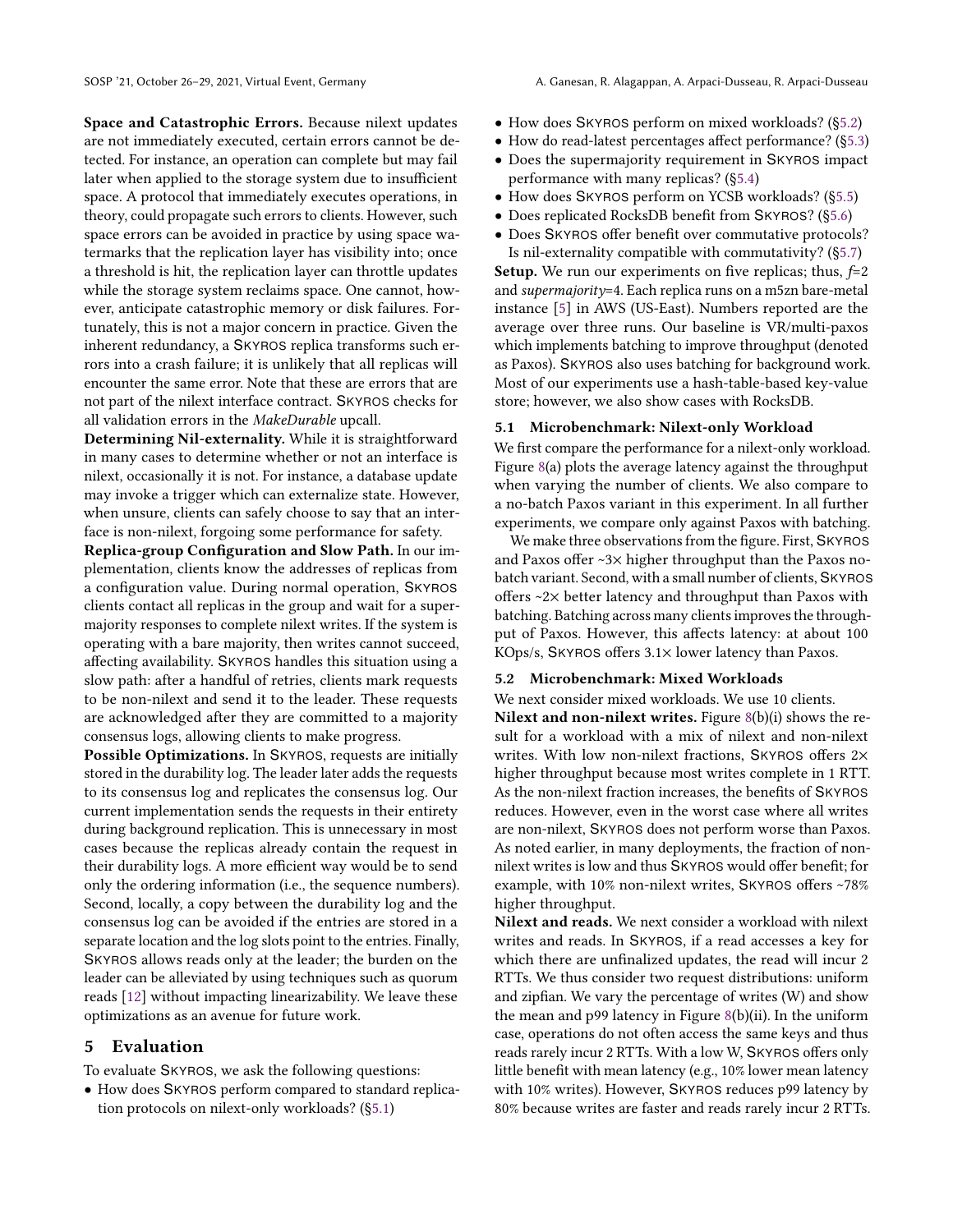<span id="page-10-3"></span>

Figure 8. Microbenchmark: Different Workload Mixes. (a) compares the performance of Skyros to Paxos for a nilext-only workload. (b) shows the performance under three different mixed workloads (nilext+nonnilext, nilext+reads, and nilext+nonnilext+reads).

<span id="page-10-4"></span>

ure shows the performance of Skyros with varying read-latest percentages. Skyros for different cluster sizes. compares the average latency of

With a high W (90%), SKYROS offers significant benefit: it reduces mean latency by 2.2× and p99 latency by 4.1×.

In the zipfian case, some keys are more popular than others. Therefore, reads may often access keys recently modified by writes. Thus, as shown, p99 latency in SKYROS for zipfian increases compared to the uniform case. However, not all reads incur 2 RTTs because of background finalization and prior reads that force synchronous ordering. Thus, although the improvements decrease compared to the uniform case, SKYROS still offers significant benefit over Paxos (e.g., at W  $= 90\%$ , mean and p99 latencies in SKYROS are 2 $\times$  lower).

Writes and reads. We next run a mixed workload with all three kinds of operations. We vary the write percentage (W) and fix the non-nilext fraction to be 10% of W. As shown in Figure [8\(](#page-10-3)b)(iii), with a small fraction of writes, SKYROS offers little benefit over Paxos because reads take 1 RTT in both systems. With a higher W, SKYROS offers higher performance; for example, with W=90% (9% non-nilext), SKYROS offers 1.72× higher throughput.

## <span id="page-10-0"></span>5.3 Microbenchmark: Read Latest

If many reads access recently modified items, then SKYROS would incur overhead on reads. To show this, we run a workload with 50% nilext writes and 50% reads with 10 clients. We vary the amount of reads that access items that were updated within three different windows [0-100] us (roughly 1 RTT on our testbed), [0-200] us (roughly 2 RTTs), and [0-1] ms (a large window), and measure the average request latency.

Figure [9](#page-10-4) shows the result. Intuitively, if no or few reads access recently modified items, then performance of SKYROS would not be affected by reads taking 2 RTTs (leftmost point

of the graph). SKYROS offers ~70% lower latency than Paxos. As we increase percentage of reads accessing items updated in the window, more reads incur 2 RTTs and thus the average latency increases. Moreover, latency increases more steeply for smaller windows; for example, when all reads go to items updated in the last 100 us, many reads (~68%) incur 2 RTTs. Again, not all reads incur 2 RTTs because of background finalization and prior reads to the items that force synchronous ordering. In common workloads, where reads do not often access recently written items, SKYROS offers advantages. For example, with 10% reads accessing items updated in last 100 us, SKYROS offers 70% lower latency.

## <span id="page-10-1"></span>5.4 Microbenchmark: Latency with Many Replicas

In prior experiments, we use five replicas and thus clients wait for four responses. With larger clusters, SKYROS clients must wait for many responses (e.g., seven responses with nine replicas), potentially increasing latency. To examine this, we conduct an experiment with seven and nine replicas and measure the latencies for a nilext-only workload with 10 clients. As shown in Figure [10,](#page-10-4) the additional responses do not add much to the latencies; latencies in the seven and ninenode configurations are similar to that of the five-replica case (about 110 $\mu$ s) and is about 2× lower than Paxos.

Microbenchmark Summary. SKYROS offers benefit under many workloads with different request ratios and distributions. Even when pushed to extreme cases (e.g., all non-nilext or all reads access recent writes), SKYROS does not perform worse than Paxos. Under realistic workloads, SKYROS offers higher throughput, and lower mean and tail latencies.

## <span id="page-10-2"></span>5.5 YCSB Macrobenchmark

We next analyze performance under six ycsb [\[16\]](#page-14-28) workloads: Load (write-only), A (50% w, 50% r), B (5% w, 95% r), C (readonly), D (5% w, 95% r), and F (50% rmw, 50% r). Figure [11\(](#page-11-2)a) shows the result for 10 clients. For write-heavy workloads (load, A, and F), SKYROS improves throughput by 1.43× to 2.29×. SKYROS offers similar performance for the read-only workload. For read-heavy workloads (B and D), SKYROS offers little benefit; only 5% of operations can be made faster.

To understand the effect of reads that trigger synchronous ordering, we examine the read-latency distributions (Figure [11\(](#page-11-2)b) and (d)). In both ycsb-a and ycsb-b, most reads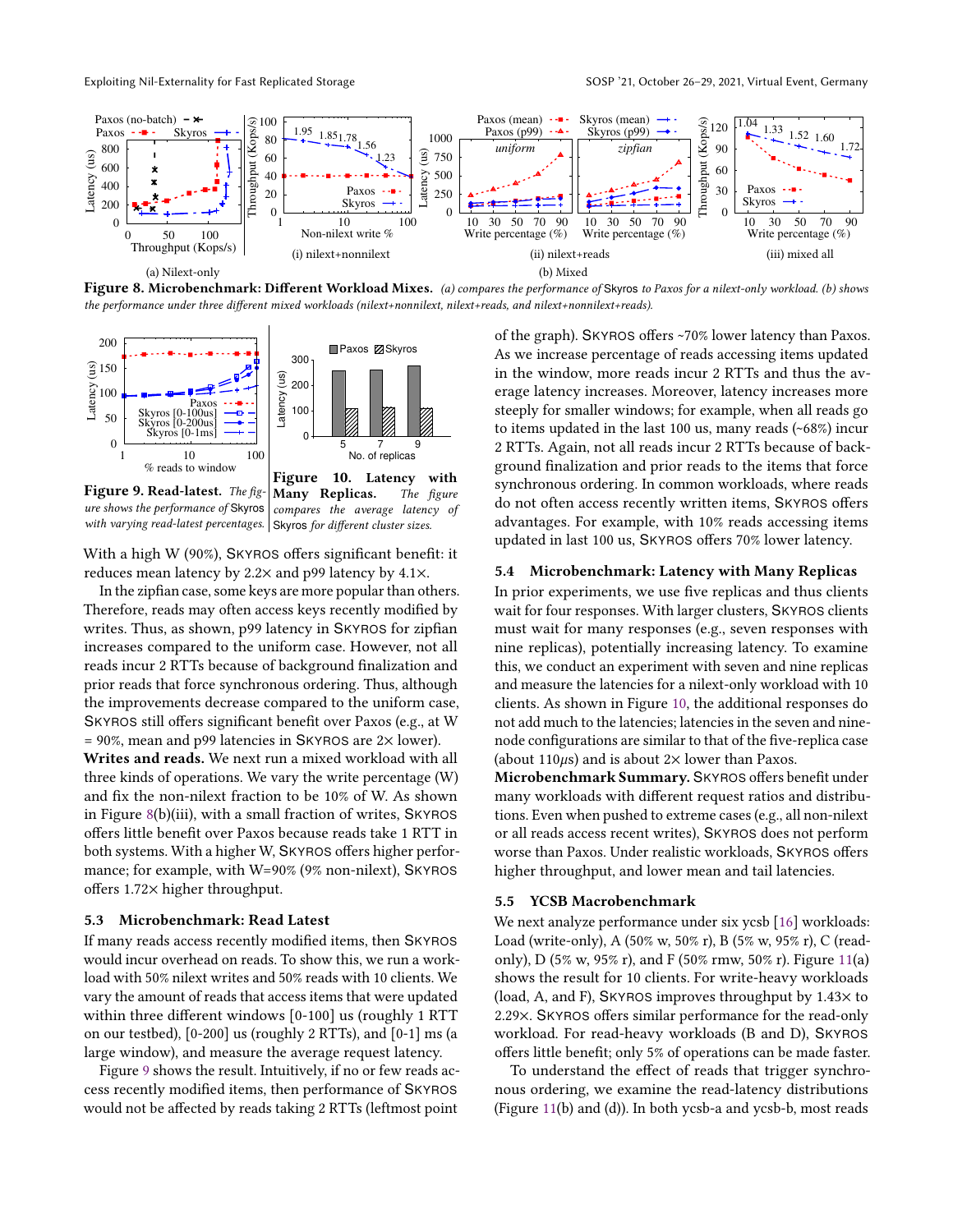<span id="page-11-2"></span>

Figure 11. YCSB Performance. (a) show the throughput for all ycsb workloads; (b) and (d) show the read-latency distribution for ycsb-a and ycsb-b, respectively; (c) and (e) show the operation-latency distribution for the same workloads.

<span id="page-11-3"></span>

fits. The figure compares the average latency at maximum throughput for mixed YCSB workloads. The number below each bar shows The figure shows performance the throughput for the workload.

Figure 13. RocksDB. in RocksDB.

complete in 1 RTT, while some incur overhead. However, this fraction is very small (e.g., 4% in ycsb-a and 0.3% in ycsb-b; we see similar fractions for other workloads too). However, the slow reads do not affect the overall p99 latency. In fact, examining the distribution of operation (both read and write) latencies shows that SKYROS reduces the overall p99 latency. This reduction arises because the tail in the overall workload includes expensive writes in Paxos, which SKYROS makes faster. As a result, SKYROS reduces overall p99 latency by  $1.7\times$  in ycsb-a and ycsb-b as shown in Figure [11\(](#page-11-2)c) and (e). Latency Benefits. For a fixed number of clients as in the previous experiment, SKYROS offers higher throughput than Paxos. This is because, in baseline Paxos, the leader waits for requests to be ordered in 2-RTTs. While SKYROS defers this ordering work, it does not avoid it. However, by moving the ordering-wait in Paxos to the background, SKYROS is able to use the otherwise idle CPU cycles to accept more requests; this enables SKYROS to achieve higher throughput.

Paxos, with batching across many clients, can achieve high throughput levels (similar to SKYROS). However, at such high throughput, SKYROS offers significant latency benefits. To illustrate this, we measure the average latency at the maximum throughput obtained by Paxos for write-heavy (ycsb-a,f) and read-heavy (ycsb-b,d) workloads. As shown in Figure [12,](#page-11-3) SKYROS offers 1.32×–2.14× lower latencies than Paxos for the same throughput.

#### <span id="page-11-1"></span>5.6 Replicated RocksDB: Paxos vs. **SKYROS**

We have also integrated RocksDB with SKYROS. We built a wrapper around RocksDB in which we implemented the upcalls. Figure [13](#page-11-3) compares the performance under two workloads when using SKYROS and Paxos to replicate RocksDB. As before, SKYROS offers notable improvements.

## <span id="page-11-0"></span>5.7 Comparison to Commutative Protocols

We now compare SKYROS to commutative protocols. We compare against Curp [\[64\]](#page-15-8), a recent protocol that improves over prior commutative protocols. Curp targets primarybackup, but sketches the protocol for consensus [\[64,](#page-15-8) §Appendix-B.2]. In this protocol, a client sends an update  $u$  to all replicas; each replica adds  $u$  to a witness component if  $u$  commutes with prior operations in the witness. The leader adds  $u$  to the  $log$ , executes  $u$  speculatively, and returns a response. Clients wait for a supermajority responses (including the leader's result). If the leader detects a conflict, it initiates a sync, finishing the operation in 2 RTT. If a conflict arises at the followers, the client detects that and informs the leader to initiate a sync; such requests take 3 RTTs. Reads are sent only to the leader and thus would incur only 2 RTT upon conflicts. We implement this protocol and call our implementation Curp-c.

5.7.1 Benefits over Commutative Protocols. We first compare SKYROS and Curp-c under a write-only key-value workload (only set). Figure [14\(](#page-12-0)a) shows the result. In the noconflict case (no two writes access the same key), Curp-c and SKYROS perform similarly and are 2× faster than Paxos. In Curp-c, all requests take 1 RTT because no request conflicts with another. In SKYROS, all operations are nilext and so complete in 1 RTT. However, for a zipfian workload ( $\theta = 0.99$ , the default in YCSB), Curp-c's performance drops due to conflicts, while SKYROS maintains the high performance. In this case, SKYROS offers 2.7× lower p99 latency than Curp-c.

We next run ycsb-a (50%w, 50%r). As shown in Figure [14\(](#page-12-0)b), Paxos reads take 1 RTT. In SKYROS, a small fraction of reads take 2 RTTs. A similar fraction of reads in Curp-c also conflict with prior writes and thus incur 2 RTTs. As shown in Figure [14\(](#page-12-0)c), nilext writes in SKYROS can always complete in 1 RTT. In contrast, in Curp-c, writes conflict with prior writes and thus sometimes incur 2 or 3 RTTs. As a result, SKYROS offers 34% lower p99 latency. We observe that write-write conflicts in Curp-c lead to 50% more slow-path operations than read-write conflicts in SKYROS and Curp-c. A writewrite conflict can arise due to unsynced operations on any replica, whereas a read-write conflict can occur only at the leader. Further, the followers' knowledge of synced operations is behind the leader by a message delay, increasing the conflict window at the followers.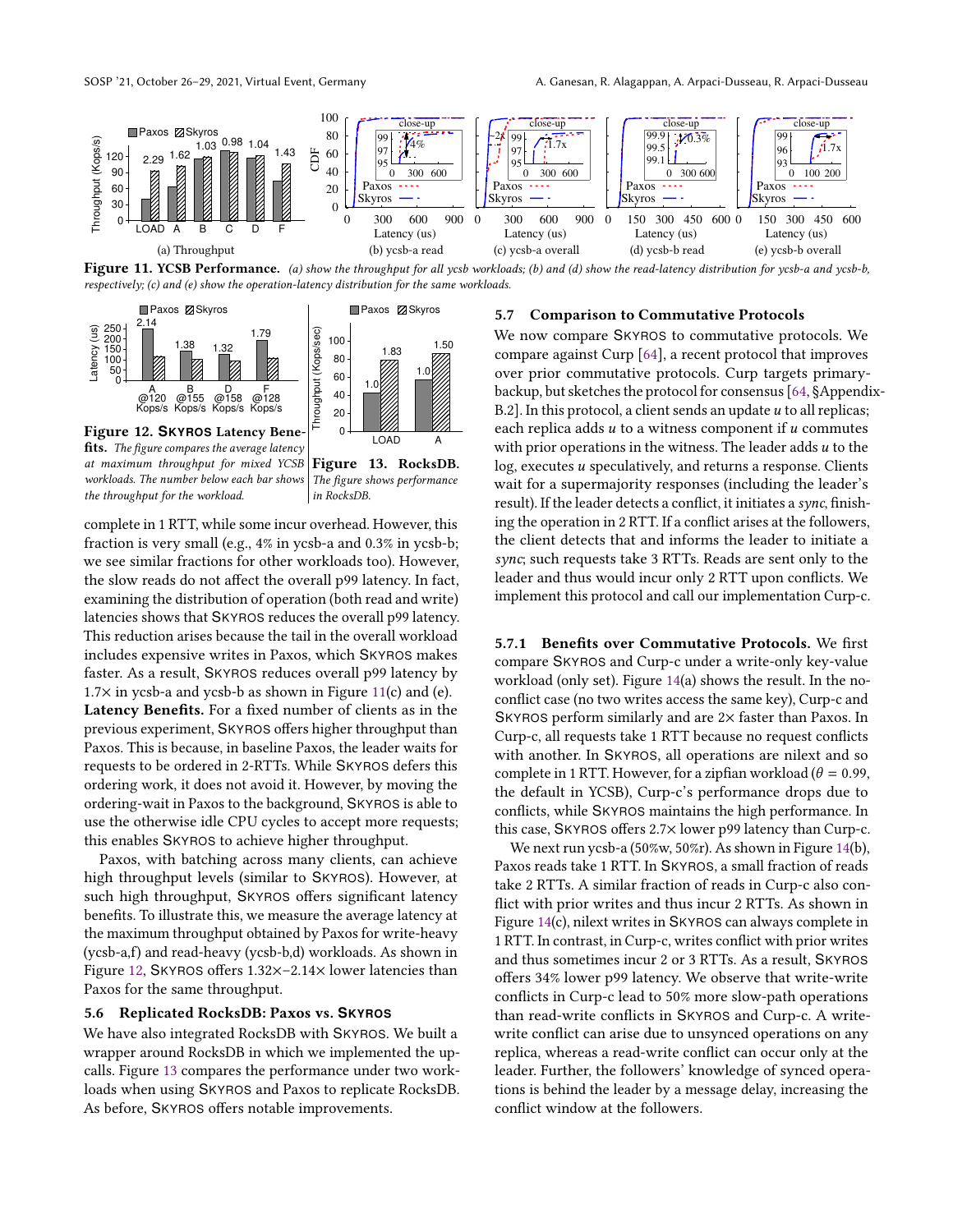Exploiting Nil-Externality for Fast Replicated Storage SOSP '21, October 26-29, 2021, Virtual Event, Germany

<span id="page-12-0"></span>

Figure 14. Comparison to Commutativity. (a) shows the write throughput in kv-store. (b) and (c) show the latencies for ycsb-a. (d) compares record-append throughput. (e) shows the kv-store throughput for a nilext + non-nilext workload.

Exploiting nil-externality offers benefit over commutativity when operations do not commute. To show this, we built a file store that supports GFS-style record appends [\[32\]](#page-14-15). The record-append interface is not commutative: records must be appended in the same order across replicas. However, it is nilext: it just returns a success. Figure [14\(](#page-12-0)d) shows the result when four clients append records to a file. Because every operation conflicts, Curp-c's performance drops; it is lower than Paxos because some requests take 3 RTTs. SKYROS offers 2× higher throughput than Paxos and Curp-c.

5.7.2 Augmenting with Commutativity. While SKYROS offers performance advantages over Curp-c in many cases, non-nilext updates can reduce the performance of SKYROS. Curp-c can complete such operations in 1 RTT (when they do not conflict). Figure [14\(](#page-12-0)e)-no-conflict case shows this: with 10% non-nilext writes, Curp-c performs better than SKYROS.

Fortunately, however, nil-externality is compatible with commutativity. We build SKYROS-COMM, a variant of SKYROS that exploits commutativity to speed up non-nilext operations. SKYROS-COMM handles nilext writes and reads in the same way as SKYROS. However, non-nilext writes are handled similar to Curp-c. Upon a non-nilext write, a replica checks for conflicts with the pending nilext and non-nilext writes. If there are none, similar to curp-c, the replicas add this operation to their durability logs. Since non-nilext operations expose state, the leader also executes the operation and returns the result. Clients wait for supermajority responses including the execution result from the leader and acknowledgments from other replicas. Similar to SKYROS, these responses must be from the same view.

SKYROS-COMM handles non-nilext-write conflicts in 2 or 3 RTTs. A conflicting non-nilext write at the leader is treated similar to a read that accesses a pending update, finishing the operation in 2 RTTs. If the conflict does not arise at the leader but at the followers, the client detects the conflict and resends the request to the leader. The leader then enforces order by committing the request (and prior ones) to other replicas, finishing the operation in a total of 3 RTTs. Note that SKYROS-COMM does not check for conflicts for nilext writes because they are ordered and executed only lazily.

The last bar in Figure [14\(](#page-12-0)e)-no-conflict case shows that SKYROS-COMM matches Curp-c's performance because it

commits non-nilext writes faster than SKYROS. Figure [14\(](#page-12-0)e) zipfian case shows that Curp-c's performance reduces due to conflicts. SKYROS performs similar to Curp-c because of the 10% non-nilext writes. SKYROS-COMM, however, improves performance over SKYROS and Curp-c by combining the advantages of nil-externality and commutativity.

# <span id="page-12-1"></span>6 Discussion

In this paper, we exploit nilext interfaces in the context of leader-based replication for key-value stores. Further, our evaluation focused on single-datacenter settings. However, the general idea of exploiting nil-externality can be applied in other contexts as well. We discuss such possible extensions. Beyond Key-value Stores. Key-value stores (especially ones built atop write-optimized structures) have many nilext interfaces, enabling fast replication. Nil-externality can be exploited to perform fast replication for other systems such as databases and file systems as well. As an example, consider the POSIX file API. Writes in POSIX (i.e., the write system call, and variants like pwrite and O\_APPEND writes) are nilext because they do not externalize state, barring catastrophic I/O errors (e.g., due to a bad disk). Writes can thus be replicated performantly. Further, some file systems have been built upon write-optimized structures [\[26,](#page-14-29) [39\]](#page-15-26), making most file-system operations nilext by design. A nilext-aware protocol can enable fast replication for such file systems.

Leaderless Protocols. SKYROS is a leader-based protocol. The leader can become a performance bottleneck in such leader-based protocols. Also, clients cannot make progress when the leader fails (before a new leader is chosen). Leaderless protocols [\[54,](#page-15-27) [58\]](#page-15-17) allow any replica to accept requests, leading to better performance and availability. The idea of exploiting nil-externality can be applied to such leaderless protocols as well. Leaderless protocols such as EPaxos [\[58\]](#page-15-17) exploit commutativity to commit requests in one WAN RTT in geo-replicated settings. However, conflicting writes incur additional roundtrips. Such a protocol can be augmented to exploit nil-externality to avoid resolving conflicts on nilext writes and do so only on non-nilext writes or reads.

Multi Datacenter Settings. Unlike protocols designed for the data center [\[50,](#page-15-24) [67\]](#page-15-15), SKYROS is applicable to geo-replicated settings as well. By avoiding one WAN RTT, SKYROS can reduce latency for nilext operations significantly. However, in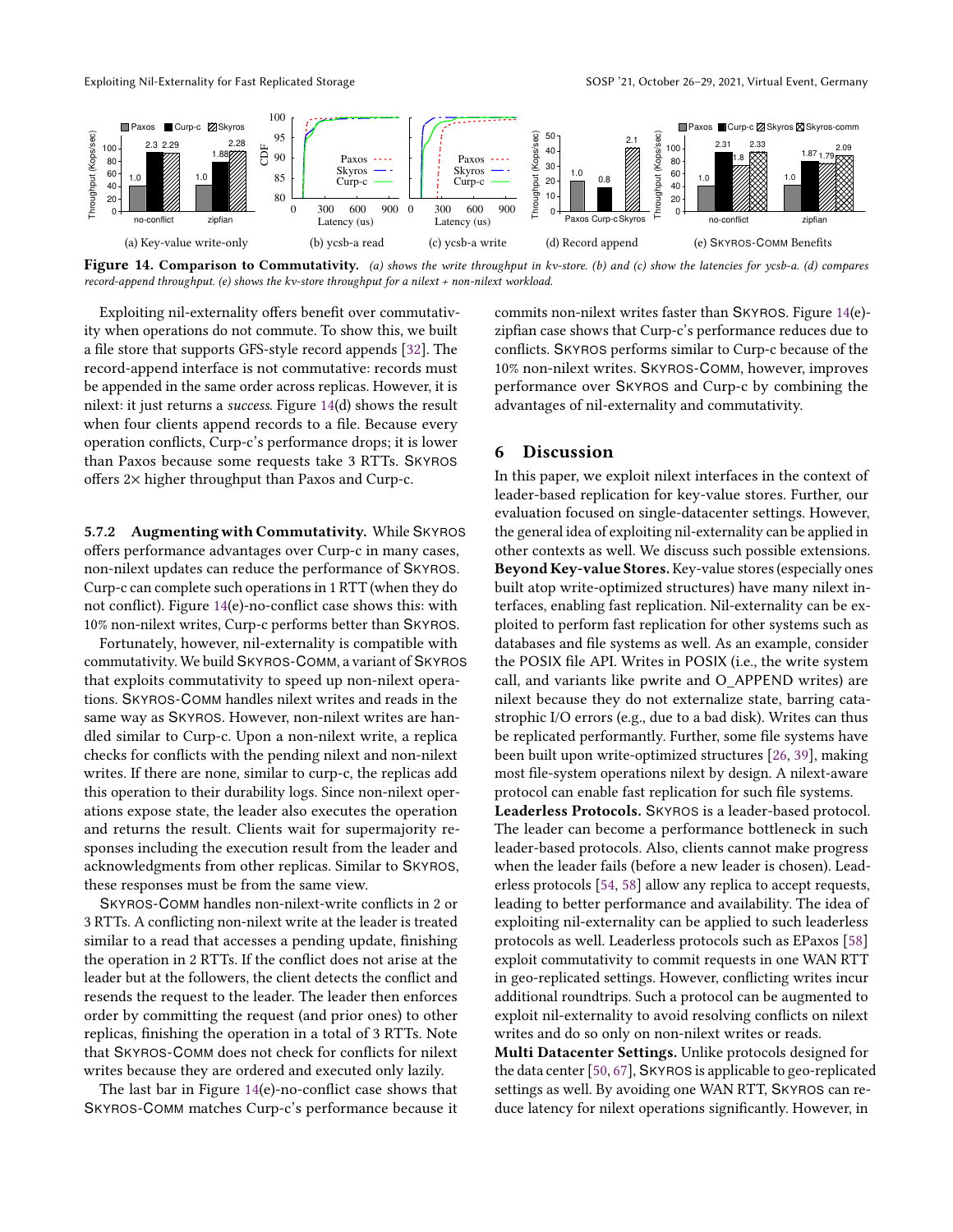some scenarios, SKYROS may lead to higher latencies than a traditional 2-RTT protocol. In particular, when a majority of the replicas (but not a supermajority) are in the same region as the client, committing to a majority in two RTTs might be cheaper than committing to a supermajority in one RTT. While such a deployment is not commonly used (for fault tolerance reasons), when it is, SKYROS could be modified to fall back to the "slow" 2-RTT protocol based on measurements (similar to recent systems [\[78\]](#page-16-7)).

# **Related Work**

Commit Before Externalize. Our idea of deferring work until externalization bears similarity to prior systems. Xsyncfs defers disk I/O until output is externalized [\[60\]](#page-15-11), essentially moving the output commit [\[25,](#page-14-30) [72\]](#page-16-8) to clients. SpecPaxos [\[67\]](#page-15-15), Zyzzyva [\[42\]](#page-15-14), and SpecBFT [\[77\]](#page-16-9) do the same for replication. As discussed in [§3.4.1,](#page-4-1) these protocols execute requests in the correct order before notifying the end application. Our approach, in contrast, defers ordering or executing nilext operations beyond notifying the end application.

State modified by nilext updates can be externalized by later non-nilext operations upon which SKYROS enforces the required ordering and execution. Occult [\[56\]](#page-15-28) and CAD [\[31\]](#page-14-6) use a similar idea at a high-level. Occult defers enforcing causal consistency upon writes and does so only when clients read data. Similarly, CAD does not guarantee durability when writes complete; writes are made durable only upon subsequent reads [\[31\]](#page-14-6). However, these systems do not offer linearizability unlike SKYROS. Further, these systems defer work on all updates unlike our work which defers work based on whether or not the write is nilext. Prior work in unreplicated databases [\[30\]](#page-14-14) realizes that some transactions only return an abort or commit and thus can be evaluated lazily, improving performance. Our work focuses on replicated storage and identifies a general interface-level property that allows deferring ordering and execution.

Exploiting Semantics. Inconsistent replication (IR) [\[80\]](#page-16-1) realizes that inconsistent operations only require durability, and thus can be completed in 1 RTT. Nilext operations, in contrast, require durability and ordering. Further, IR cannot support general state machines. Prior replication [\[45,](#page-15-16) [58,](#page-15-17) [64\]](#page-15-8) and transaction protocols [\[59\]](#page-15-29) use commutativity to improve performance. Nil-externality has advantages over and combines well with commutativity ([§5.7\)](#page-11-0). SKYROS's use of DAG to resolve real-time order has a similar flavor to commutative protocols [\[58,](#page-15-17) [59\]](#page-15-29)). However, these protocols resolve order in the common-case before execution; SKYROS needs such a step only during view changes. Gemini [\[49\]](#page-15-30) and Pileus [\[43\]](#page-15-31) realize that some operations need only weak consistency and perform these operations faster; we focus on realizing strong consistency with high performance.

SMR Optimizations. Apart from the approaches in [§3.4.1,](#page-4-1) prior systems have pushed consensus into the network [\[20,](#page-14-31) [21\]](#page-14-20). Domino uses a predictive approach to reduce latency in WAN [\[78\]](#page-16-7) and allows clients to choose between Multi-Paxos and Fast-Paxos schemes. As discussed in [§6,](#page-12-1) ideas from Domino can be utilized in SKYROS to fall back to a 2-RTT path in geo-replicated scenarios where a single RTT to a supermajority is more expensive than two RTTs to a majority. Prior work has also proposed other techniques to realize high performance in multi-core servers [\[34,](#page-14-32) [40\]](#page-15-32), by enabling quorum reads [\[12\]](#page-14-26), and by partitioning state [\[47\]](#page-15-33). Such optimizations could also benefit SKYROS.

Local Storage Techniques. Techniques in SKYROS bear similarities to database write-ahead logging (WAL) [\[57\]](#page-15-34) and file-system journaling [\[35\]](#page-14-33). However, our techniques differ in important aspects. While WAL and journaling do enable delaying writes to final on-disk pages, the writes are still applied to in-memory pages before responding to clients. Further, background disk writes are not triggered by externalizing operations but rather occur asynchronously; externalizing operations can proceed by accessing the in-memory state. In contrast, SKYROS defers applying updates altogether until externalization. While both WAL and the durability log in SKYROS ensure durability, WAL also imposes an order of transactions. Group commit [\[23,](#page-14-34) [35\]](#page-14-33) batches several updates to amortize disk-access costs; Multi-Paxos and SKYROS similarly use batching at the leader to amortize cost.

# 8 Conclusion

In this paper, we identify nil-externality, a storage-interface property, and show that this property is prevalent in storage systems. We design nilext-aware replication, a new approach to replication that takes advantage of nilext interfaces to improve performance by lazily ordering and executing updates. We experimentally demonstrate that nilext-aware replication improves performance over existing approaches for a range of workloads. More broadly, our work shows that exposing and exploiting properties across layers of a storage system can bring significant performance benefit. Storage systems, today, layer existing replication protocols upon local storage systems (such as key-value stores). Such black-box layering masks vital information across these layers, resulting in missed performance opportunities. This paper shows that by making the replication layer aware of the underlying storageinterface properties, higher performance can be realized.

The source code of SKYROS and our experimental artifacts are available at [https://bitbucket.org/aganesan4/skyros/.](https://bitbucket.org/aganesan4/skyros/)

Acknowledgments. We thank Bernard Wong (our shepherd) and the anonymous SOSP '21 reviewers for their insightful comments. We thank the following VMware Research Group members for their invaluable discussions: Jon Howell, Lalith Suresh, Marcos Aguilera, Mihai Budiu, Naama Ben-David, Rob Johnson, and Sujata Banerjee. Finally, the first two authors would like to extend special thanks to grandmother Jayanthy Alagappan for taking care of their toddler daughter while they were working on this paper.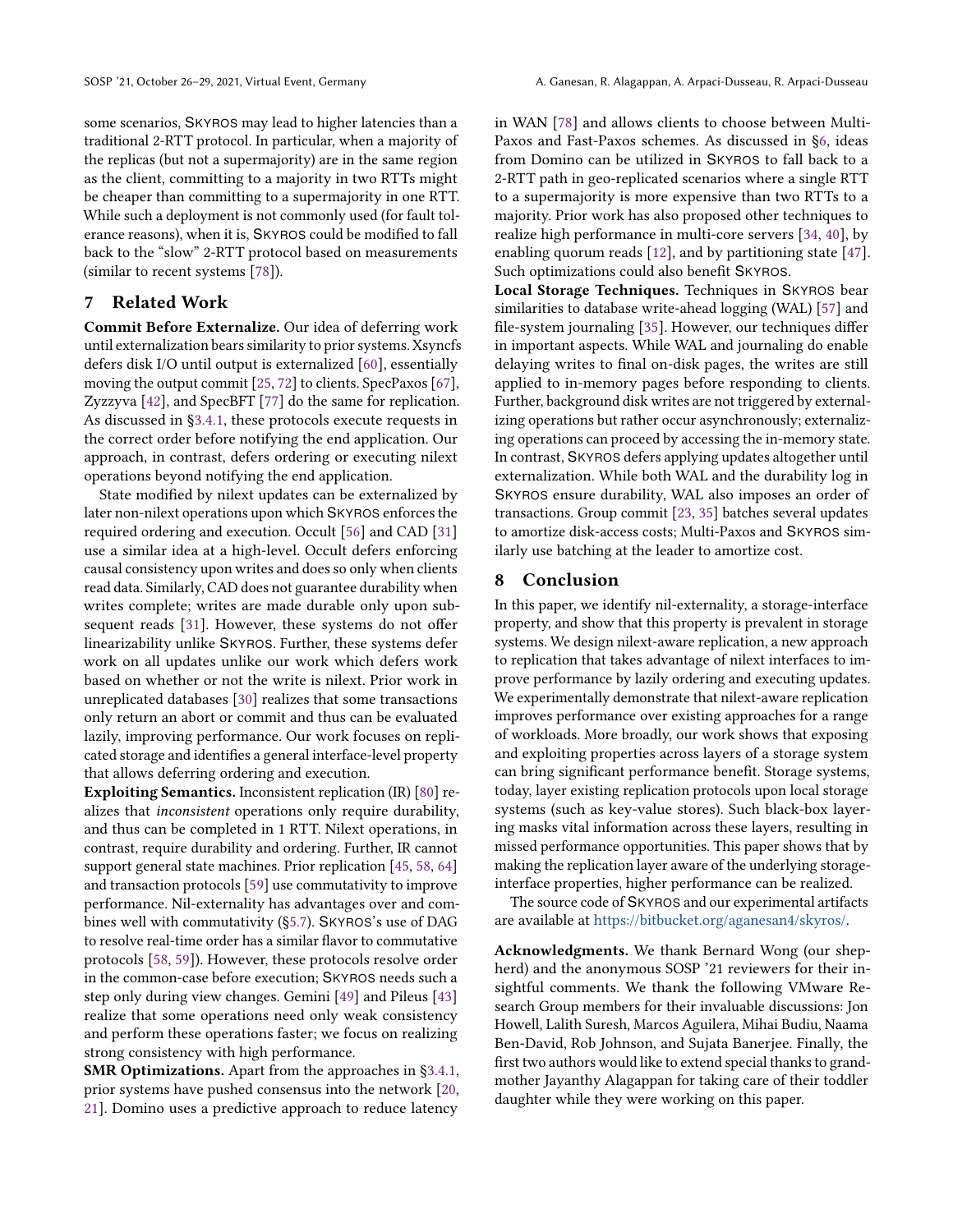# References

- <span id="page-14-11"></span>[1] 2021. Memcached Commands. [https://github.com/](https://github.com/memcached/memcached/wiki/Commands#set) [memcached/memcached/wiki/Commands#set](https://github.com/memcached/memcached/wiki/Commands#set).
- <span id="page-14-24"></span>[2] Hussam Abu-Libdeh, Robbert Van Renesse, and Ymir Vigfusson. 2013. Leveraging Sharding in the Design of Scalable Replication Protocols. In Proceedings of the ACM Symposium on Cloud Computing (SOCC '13). Santa Clara, CA.
- <span id="page-14-21"></span>[3] Apache. 2021. ZooKeeper. <https://zookeeper.apache.org/>.
- <span id="page-14-22"></span>[4] Hagit Attiya, Amotz Bar-Noy, and Danny Dolev. 1995. Sharing Memory Robustly in Message-passing Systems. Journal of the ACM (JACM) 42, 1 (1995), 124–142.
- <span id="page-14-27"></span>[5] AWS News Blog. 2020. New EC2 M5zn Instances – Fastest Intel Xeon Scalable CPU in the Cloud. [https://aws.amazon.com/](https://aws.amazon.com/blogs/aws/new-ec2-m5zn-instances-fastest-intel-xeon-scalable-cpu-in-the-cloud/) [blogs/aws/new-ec2-m5zn-instances-fastest-intel](https://aws.amazon.com/blogs/aws/new-ec2-m5zn-instances-fastest-intel-xeon-scalable-cpu-in-the-cloud/)[xeon-scalable-cpu-in-the-cloud/](https://aws.amazon.com/blogs/aws/new-ec2-m5zn-instances-fastest-intel-xeon-scalable-cpu-in-the-cloud/).
- <span id="page-14-10"></span>[6] Michael A Bender, Martin Farach-Colton, William Jannen, Rob Johnson, Bradley C Kuszmaul, Donald E Porter, Jun Yuan, and Yang Zhan. 2015. An Introduction to Be-trees and Write-optimization. USENIX ;login: 40, 5 (2015), 22–28.
- <span id="page-14-2"></span>[7] William J. Bolosky, Dexter Bradshaw, Randolph B. Haagens, Norbert P. Kusters, and Peng Li. 2011. Paxos Replicated State Machines As the Basis of a High-performance Data Store. In Proceedings of the 8th Symposium on Networked Systems Design and Implementation (NSDI '11). Boston, MA.
- <span id="page-14-9"></span>[8] Gerth Stølting Brodal and Rolf Fagerberg. 2003. Lower Bounds for External Memory Dictionaries.. In SODA, Vol. 3.
- <span id="page-14-23"></span>[9] Navin Budhiraja, Keith Marzullo, Fred B Schneider, and Sam Toueg. 1993. The Primary-backup Approach. Distributed systems 2 (1993).
- <span id="page-14-19"></span>[10] Matthew Burke, Audrey Cheng, and Wyatt Lloyd. 2020. Gryff: Unifying Consensus and Shared Registers. In Proceedings of the 17th Symposium on Networked Systems Design and Implementation (NSDI '20). Santa Clara, CA.
- <span id="page-14-12"></span>[11] Zhichao Cao, Siying Dong, Sagar Vemuri, and David H.C. Du. 2020. Characterizing, Modeling, and Benchmarking RocksDB Key-Value Workloads at Facebook. In Proceedings of the 18th USENIX Conference on File and Storage Technologies (FAST '20). Santa Clara, CA.
- <span id="page-14-26"></span>[12] Aleksey Charapko, Ailidani Ailijiang, and Murat Demirbas. 2019. Linearizable Quorum Reads in Paxos. In 11th USENIX Workshop on Hot Topics in Storage and File Systems (HotStorage '19). Renton, WA.
- <span id="page-14-0"></span>[13] David R Cheriton. 1987. UIO: A Uniform I/O System Interface for Distributed Systems. ACM Transactions on Computer Systems (TOCS) 5, 1 (1987).
- <span id="page-14-1"></span>[14] Austin T Clements, M Frans Kaashoek, Nickolai Zeldovich, Robert T Morris, and Eddie Kohler. 2013. The Scalable Commutativity Rule: Designing Scalable Software for Multicore Processors. In Proceedings of the 24th ACM Symposium on Operating Systems Principles (SOSP '13). Farmington, Pennsylvania.
- <span id="page-14-18"></span>[15] Alexander Conway, Abhishek Gupta, Vijay Chidambaram, Martin Farach-Colton, Richard Spillane, Amy Tai, and Rob Johnson. 2020. SplinterDB: Closing the Bandwidth Gap for NVMe Key-Value Stores. In 2020 USENIX Annual Technical Conference (USENIX ATC 20). Online.
- <span id="page-14-28"></span>[16] Brian F. Cooper, Adam Silberstein, Erwin Tam, Raghu Ramakrishnan, and Russell Sears. 2010. Benchmarking Cloud Serving Systems with YCSB. In Proceedings of the ACM Symposium on Cloud Computing (SOCC '10). Indianapolis, IA.
- <span id="page-14-3"></span>[17] James C Corbett, Jeffrey Dean, Michael Epstein, Andrew Fikes, Christopher Frost, Jeffrey John Furman, Sanjay Ghemawat, Andrey Gubarev, Christopher Heiser, Peter Hochschild, Wilson Hsieh, Sebastian Kanthak, Eugene Kogan, Hongyi Li, Alexander Lloyd, Sergey Melnik, David Mwaura, David Nagle, Sean Quinlan, Rajesh Rao, Lindsay Rolig, Yasushi Saito, Michal Szymaniak, Christopher Taylor, Ruth Wang, and Dale Woodford. 2012. Spanner: Google's Globally Distributed Database. In Proceedings of the 10th Symposium on Operating Systems Design and Implementation (OSDI '12). Hollywood, CA.
- <span id="page-14-4"></span>[18] James Cowling and Barbara Liskov. 2012. Granola: Low-overhead Distributed Transaction Coordination. In 2012 USENIX Annual Technical Conference (USENIX ATC 12). Boston, MA.
- <span id="page-14-25"></span>[19] James Cowling, Daniel Myers, Barbara Liskov, Rodrigo Rodrigues, and Liuba Shrira. 2006. HQ Replication: A Hybrid Quorum Protocol for Byzantine Fault Tolerance. In Proceedings of the 7th Symposium on Operating Systems Design and Implementation (OSDI '06). Seattle, WA.
- <span id="page-14-31"></span>[20] Huynh Tu Dang, Pietro Bressana, Han Wang, Ki Suh Lee, Noa Zilberman, Hakim Weatherspoon, Marco Canini, Fernando Pedone, and Robert Soulé. 2020. P4xos: Consensus as a Network Service. IEEE/ACM Transactions on Networking 28, 4 (2020).
- <span id="page-14-20"></span>[21] Huynh Tu Dang, Daniele Sciascia, Marco Canini, Fernando Pedone, and Robert Soulé. 2015. NetPaxos: Consensus at Network Speed. In Proceedings of the 1st ACM SIGCOMM Symposium on Software Defined Networking Research (SOSR '15). Santa Clara, CA.
- <span id="page-14-5"></span>[22] Denis Serenyi. [n. d.]. Cluster-Level Storage @ Google. [http://www.pdsw.org/pdsw-discs17/slides/PDSW-](http://www.pdsw.org/pdsw-discs17/slides/PDSW-DISCS-Google-Keynote.pdf)[DISCS-Google-Keynote.pdf](http://www.pdsw.org/pdsw-discs17/slides/PDSW-DISCS-Google-Keynote.pdf).
- <span id="page-14-34"></span>[23] David J DeWitt, Randy H Katz, Frank Olken, Leonard D Shapiro, Michael R Stonebraker, and David A. Wood. 1984. Implementation Techniques for Main Memory Database Systems. In Proceedings of the 1984 ACM SIGMOD Conference on the Management of Data (SIGMOD '84). Boston, MA.
- <span id="page-14-13"></span>[24] Effi Ofer, Danny Harnik, and Ronen Kat. 2021. Object Storage Traces: A Treasure Trove of Information for Optimizing Cloud Workloads. [https://www.ibm.com/cloud/blog/object](https://www.ibm.com/cloud/blog/object-storage-traces)[storage-traces](https://www.ibm.com/cloud/blog/object-storage-traces).
- <span id="page-14-30"></span>[25] Elmootazbellah Nabil Elnozahy, Lorenzo Alvisi, Yi-Min Wang, and David B Johnson. 2002. A survey of rollback-recovery protocols in message-passing systems. ACM Computing Surveys (CSUR) 34, 3 (2002), 375–408.
- <span id="page-14-29"></span>[26] John Esmet, Michael A. Bender, Martin Farach-Colton, and Bradley C. Kuszmaul. 2012. The TokuFS Streaming File System. In 4th Workshop on Hot Topics in Storage and File Systems (HotStorage '12). Boston, Massachussetts.
- <span id="page-14-16"></span>[27] Facebook. 2016. MyRocks: A space- and write-optimized MySQL database. [https://engineering.fb.com/2016/08/31/core](https://engineering.fb.com/2016/08/31/core-data/myrocks-a-space-and-write-optimized-mysql-database/)[data/myrocks-a-space-and-write-optimized-mysql](https://engineering.fb.com/2016/08/31/core-data/myrocks-a-space-and-write-optimized-mysql-database/)[database/](https://engineering.fb.com/2016/08/31/core-data/myrocks-a-space-and-write-optimized-mysql-database/).
- <span id="page-14-17"></span>[28] Facebook. 2021. Merge Operator. [https://github.com/](https://github.com/facebook/rocksdb/wiki/Merge-Operator) [facebook/rocksdb/wiki/Merge-Operator](https://github.com/facebook/rocksdb/wiki/Merge-Operator).
- <span id="page-14-7"></span>[29] Facebook. 2021. RocksDB. <http://rocksdb.org/>.
- <span id="page-14-14"></span>[30] Jose M Faleiro, Alexander Thomson, and Daniel J Abadi. 2014. Lazy Evaluation of Transactions in Database Systems. In Proceedings of the 2014 ACM SIGMOD International Conference on Management of Data (SIGMOD '14). Snowbird, UT.
- <span id="page-14-6"></span>[31] Aishwarya Ganesan, Ramnatthan Alagappan, Andrea C. Arpaci-Dusseau, and Remzi H. Arpaci-Dusseau. 2020. Strong and Efficient Consistency with Consistency-aware Durability. In Proceedings of the 18th USENIX Conference on File and Storage Technologies (FAST '20). Santa Clara, CA.
- <span id="page-14-15"></span>[32] Sanjay Ghemawat, Howard Gobioff, and Shun-Tak Leung. 2003. The Google File System. In Proceedings of the 19th ACM Symposium on Operating Systems Principles (SOSP '03). Bolton Landing, New York.
- <span id="page-14-8"></span>[33] Sanjay Ghemawhat, Jeff Dean, Chris Mumford, David Grogan, and Victor Costan. 2011. LevelDB. https://github.com/google/leveldb.
- <span id="page-14-32"></span>[34] Zhenyu Guo, Chuntao Hong, Mao Yang, Dong Zhou, Lidong Zhou, and Li Zhuang. 2014. Rex: Replication at the Speed of Multi-core. In Proceedings of the EuroSys Conference (EuroSys '14). Amsterdam, The Netherlands.
- <span id="page-14-33"></span>[35] Robert Hagmann. 1987. Reimplementing the Cedar File System using Logging and Group Commit. In Proceedings of the 11th ACM Symposium on Operating Systems Principles (SOSP '87). Austin, Texas.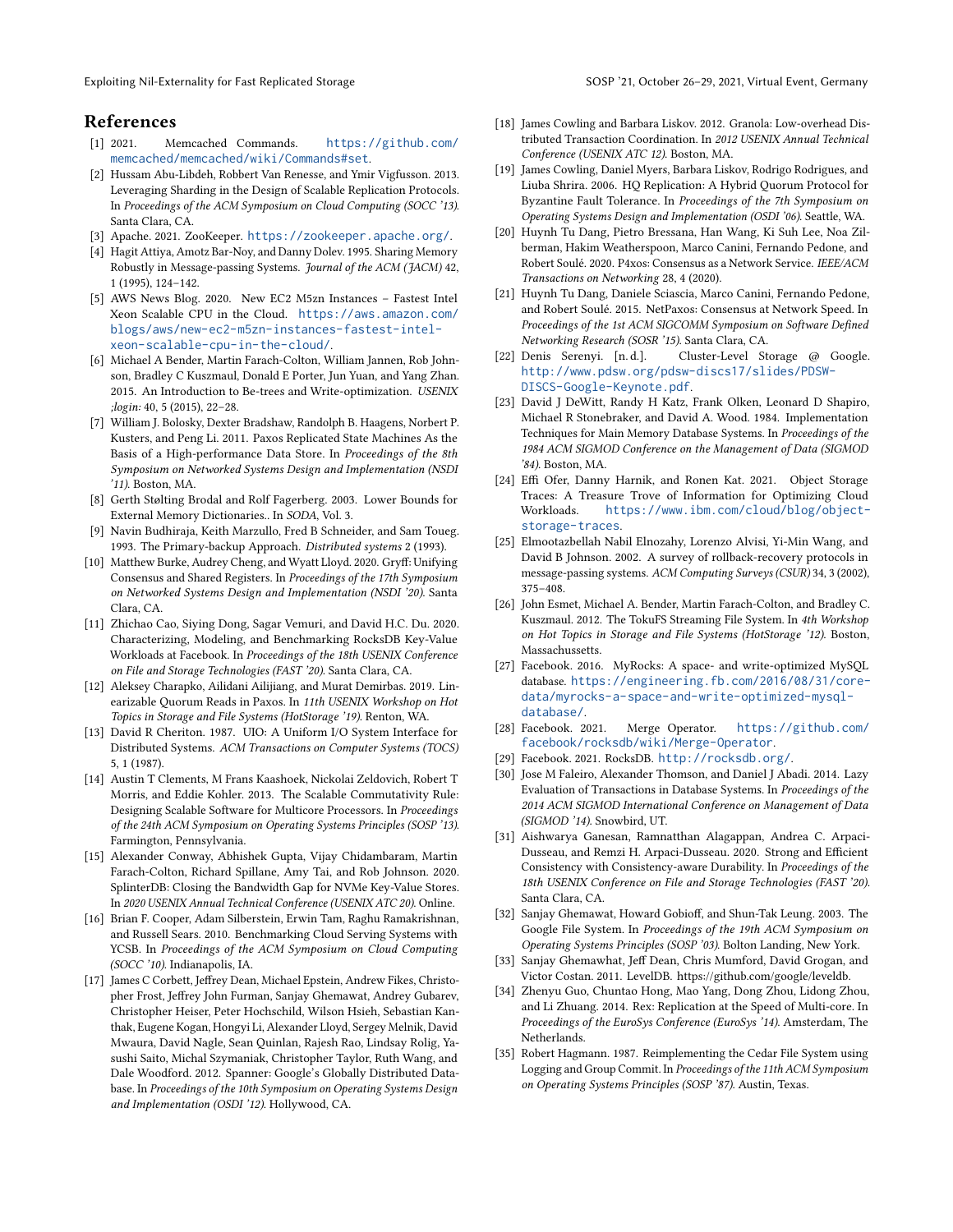- <span id="page-15-2"></span>[36] Maurice P. Herlihy and Jeannette M. Wing. 1990. Linearizability: A Correctness Condition for Concurrent Objects. ACM Trans. Program. Lang. Syst. 12, 3 (July 1990).
- <span id="page-15-10"></span>[37] Paul Hudak. 1989. Conception, Evolution, and Application of Functional Programming Languages. ACM Computing Survey 21, 3 (1989).
- <span id="page-15-23"></span>[38] IBM. 2021. Locations for Resource Deployment: Multizone Regions. [https://cloud.ibm.com/docs/overview?topic=](https://cloud.ibm.com/docs/overview?topic=overview-locations#mzr-table) [overview-locations#mzr-table](https://cloud.ibm.com/docs/overview?topic=overview-locations#mzr-table).
- <span id="page-15-26"></span>[39] William Jannen, Jun Yuan, Yang Zhan, Amogh Akshintala, John Esmet, Yizheng Jiao, Ankur Mittal, Prashant Pandey, Phaneendra Reddy, Leif Walsh, Michael Bender, Martin Farach-Colton, Rob Johnson, Bradley C. Kuszmaul, and Donald E. Porter. 2015. BetrFS: A Right-optimized Write-optimized File System. In Proceedings of the 14th USENIX Symposium on File and Storage Technologies (FAST '15). Santa Clara, CA.
- <span id="page-15-32"></span>[40] Manos Kapritsos, Yang Wang, Vivien Quema, Allen Clement, Lorenzo Alvisi, and Mike Dahlin. 2012. All About Eve: Execute-verify Replication for Multi-core Servers. In Proceedings of the 10th Symposium on Operating Systems Design and Implementation (OSDI '12). Hollywood, CA.
- <span id="page-15-13"></span>[41] Bettina Kemme, Fernando Pedone, Gustavo Alonso, and André Schiper. 1999. Processing transactions over optimistic atomic broadcast protocols. In International Symposium on Distributed Computing (DISC 99). Bratislava, Slovak Republic.
- <span id="page-15-14"></span>[42] Ramakrishna Kotla, Lorenzo Alvisi, Mike Dahlin, Allen Clement, and Edmund Wong. 2007. Zyzzyva: Speculative Byzantine Fault Tolerance. In ACM SIGOPS Operating Systems Review, Vol. 41. ACM, 45–58.
- <span id="page-15-31"></span>[43] Ramakrishna Kotla, Mahesh Balakrishnan, Marcos K. Aguilera, and Doug Terry. 2013. Consistency-based Service Level Agreements for Cloud Storage. In Proceedings of the 24th ACM Symposium on Operating Systems Principles (SOSP '13). Farmington, Pennsylvania.
- <span id="page-15-3"></span>[44] Leslie Lamport. 2001. Paxos Made Simple. ACM Sigact News 32, 4 (2001), 18–25.
- <span id="page-15-16"></span>[45] Leslie Lamport. 2005. Generalized Consensus and Paxos. (2005).
- <span id="page-15-0"></span>[46] Butler W Lampson. 1983. Hints for Computer System Design. In Proceedings of the 9th ACM Symposium on Operating System Principles (SOSP '83). Bretton Woods, New Hampshire.
- <span id="page-15-33"></span>[47] Long Hoang Le, Enrique Fynn, Mojtaba Eslahi-Kelorazi, Robert Soulé, and Fernando Pedone. 2019. Dynastar: Optimized Dynamic Partitioning for Scalable State Machine Replication. In 2019 IEEE 39th International Conference on Distributed Computing Systems (ICDCS '19). Dallas, TX.
- <span id="page-15-7"></span>[48] Collin Lee, Seo Jin Park, Ankita Kejriwal, Satoshi Matsushita, and John Ousterhout. 2015. Implementing Linearizability at Large Scale and Low Latency. In Proceedings of the 25th ACM Symposium on Operating Systems Principles (SOSP '15). Monterey, California.
- <span id="page-15-30"></span>[49] Cheng Li, Daniel Porto, Allen Clement, Johannes Gehrke, Nuno Preguiça, and Rodrigo Rodrigues. 2012. Making Geo-Replicated Systems Fast as Possible, Consistent when Necessary. In Proceedings of the 10th Symposium on Operating Systems Design and Implementation (OSDI '12). Hollywood, CA.
- <span id="page-15-24"></span>[50] Jialin Li, Ellis Michael, Naveen Kr Sharma, Adriana Szekeres, and Dan RK Ports. 2016. Just Say No to Paxos Overhead: Replacing Consensus with Network Ordering. In Proceedings of the 12th USENIX Conference on Operating Systems Design and Implementation (OSDI '16). Savannah, GA.
- <span id="page-15-25"></span>[51] Wei Lin, Mao Yang, Lintao Zhang, and Lidong Zhou. 2008. PacificA: Replication in Log-based Distributed Storage Systems. Technical Report MSR-TR-2008-25.
- <span id="page-15-4"></span>[52] Barbara Liskov and James Cowling. 2012. Viewstamped Replication Revisited. (2012).
- <span id="page-15-6"></span>[53] Barbara Liskov, Sanjay Ghemawat, Robert Gruber, Paul Johnson, Liuba Shrira, and Michael Williams. 1991. Replication in the Harp file system. In Proceedings of the 13th ACM Symposium on Operating Systems Principles (SOSP '91). Pacific Grove, CA.
- <span id="page-15-27"></span>[54] Yanhua Mao, Flavio P. Junqueira, and Keith Marzullo. 2008. Mencius: Building Efficient Replicated State Machines for WANs. In Proceedings of the 8th Symposium on Operating Systems Design and Implementation (OSDI '08). San Diego, CA.
- <span id="page-15-19"></span>[55] Yoshinori Matsunobu, Siying Dong, and Herman Lee. 2020. MyRocks: LSM-tree Database Storage Engine Serving Facebook's Social Graph. Proceedings of the VLDB Endowment 13, 12 (2020).
- <span id="page-15-28"></span>[56] Syed Akbar Mehdi, Cody Littley, Natacha Crooks, Lorenzo Alvisi, Nathan Bronson, and Wyatt Lloyd. 2017. I Can't Believe It's Not Causal! Scalable Causal Consistency with No Slowdown Cascades. In Proceedings of the 14th Symposium on Networked Systems Design and Implementation (NSDI '17). Boston, MA.
- <span id="page-15-34"></span>[57] Chandrasekaran Mohan, Don Haderle, Bruce Lindsay, Hamid Pirahesh, and Peter Schwarz. 1992. ARIES: A Transaction Recovery Method Supporting Fine-Granularity Locking and Partial Rollbacks using Write-Ahead Logging. ACM Transactions on Database Systems (TODS) 17, 1 (1992), 94–162.
- <span id="page-15-17"></span>[58] Iulian Moraru, David G Andersen, and Michael Kaminsky. 2013. There is More Consensus in Egalitarian Parliaments. In Proceedings of the 24th ACM Symposium on Operating Systems Principles (SOSP '13). Farmington, Pennsylvania.
- <span id="page-15-29"></span>[59] Shuai Mu, Lamont Nelson, Wyatt Lloyd, and Jinyang Li. 2016. Consolidating Concurrency Control and Consensus for Commits under Conflicts. In Proceedings of the 12th USENIX Conference on Operating Systems Design and Implementation (OSDI '16). Savannah, GA.
- <span id="page-15-11"></span>[60] Edmund B Nightingale, Kaushik Veeraraghavan, Peter M Chen, and Jason Flinn. 2006. Rethink the sync. In Proceedings of the 7th Symposium on Operating Systems Design and Implementation (OSDI '06). Seattle, WA.
- <span id="page-15-20"></span>[61] Rajesh Nishtala, Hans Fugal, Steven Grimm, Marc Kwiatkowski, Herman Lee, Harry C Li, Ryan McElroy, Mike Paleczny, Daniel Peek, Paul Saab, et al. 2013. Scaling Memcache at Facebook. In Proceedings of the 10th Symposium on Networked Systems Design and Implementation (NSDI '13). Lombard, IL.
- <span id="page-15-5"></span>[62] Diego Ongaro and John Ousterhout. 2014. In Search of an Understandable Consensus Algorithm. In 2014 USENIX Annual Technical Conference (USENIX ATC 14). Philadelphia, PA.
- <span id="page-15-9"></span>[63] Patrick O'Neil, Edward Cheng, Dieter Gawlick, and Elizabeth O'Neil. 1996. The Log-Structured Merge-Tree (LSM-Tree). Acta Informatica 33, 4 (1996).
- <span id="page-15-8"></span>[64] Seo Jin Park and John Ousterhout. 2019. Exploiting Commutativity For Practical Fast Replication. In Proceedings of the 16th Symposium on Networked Systems Design and Implementation (NSDI '19). Boston, MA.
- <span id="page-15-18"></span>[65] Fernando Pedone and André Schiper. 2002. Handling Message Semantics with Generic Broadcast Protocols. Distributed Computing (2002).
- <span id="page-15-21"></span>[66] Percona. 2013. Fast Updates with TokuDB. [https://www.percona.](https://www.percona.com/blog/2013/02/12/fast-updates-with-tokudb/) [com/blog/2013/02/12/fast-updates-with-tokudb/](https://www.percona.com/blog/2013/02/12/fast-updates-with-tokudb/).
- <span id="page-15-15"></span>[67] Dan RK Ports, Jialin Li, Vincent Liu, Naveen Kr Sharma, and Arvind Krishnamurthy. 2015. Designing Distributed Systems Using Approximate Synchrony in Data Center Networks. In Proceedings of the 12th Symposium on Networked Systems Design and Implementation (NSDI '15). Oakland, CA.
- <span id="page-15-12"></span>[68] Sudip Roy, Lucja Kot, and Christoph Koch. 2013. Quantum databases. In Proceedings of the 6th Biennial Conference on Innovative Data Systems Research (CIDR 2013). Asilomar, CA.
- <span id="page-15-22"></span>[69] Stephen M Rumble, Diego Ongaro, Ryan Stutsman, Mendel Rosenblum, and John K Ousterhout. 2011. It's Time for Low Latency.. In The Thirteenth Workshop on Hot Topics in Operating Systems (HotOS XIII). Napa, CA.
- <span id="page-15-1"></span>[70] Russel Sandberg. 1986. The Sun Network File System: Design, Implementation and Experience. In Proceedings of the USENIX Summer Technical Conference (USENIX Summer '86). Atlanta, GA.